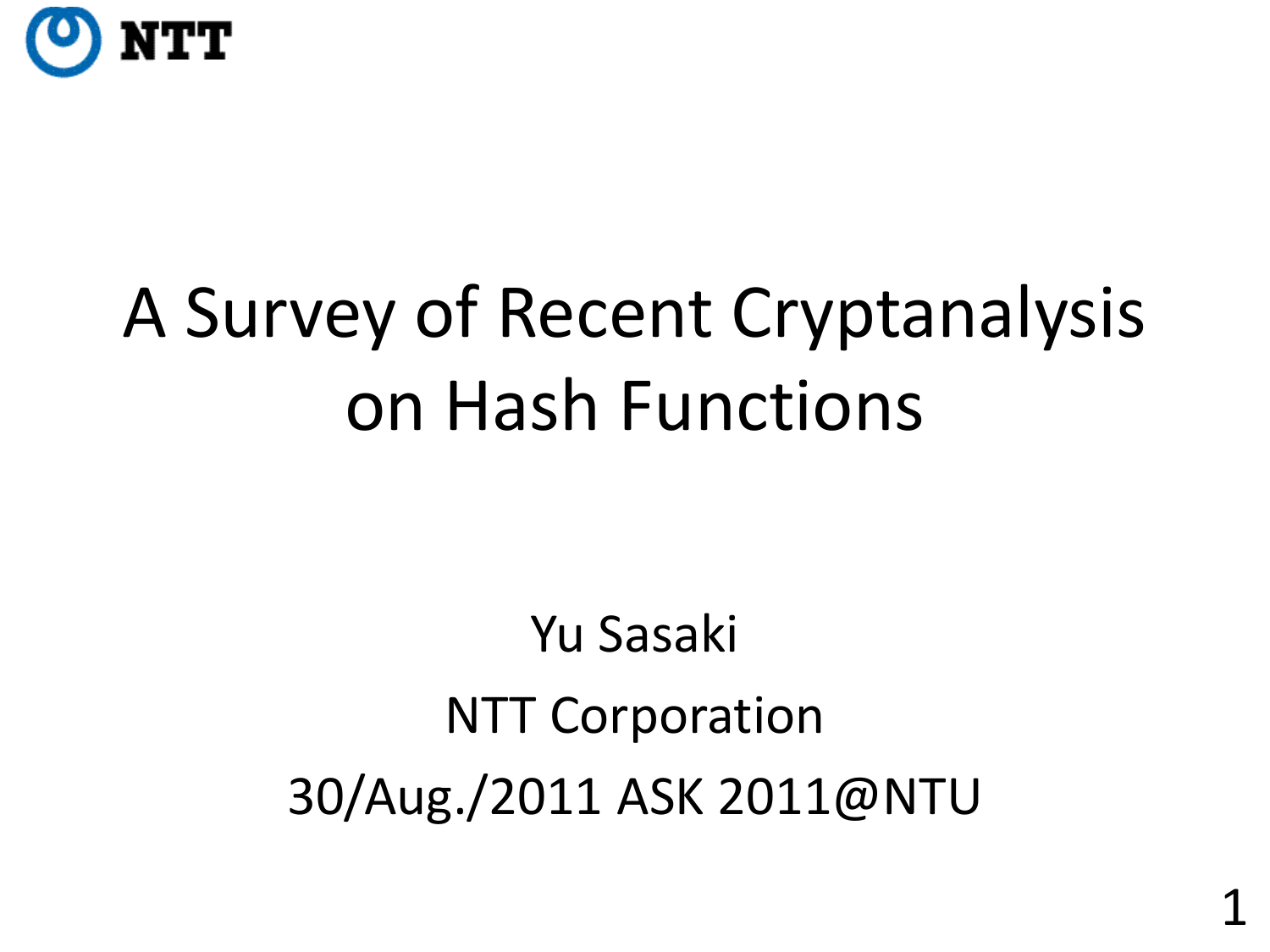

## Boomerang Distinguishers on MD4- Based Hash Functions: First Practical Results on Full 5-Pass HAVAL

Yu Sasaki NTT Corporation 30/Aug./2011 ASK 2011@NTU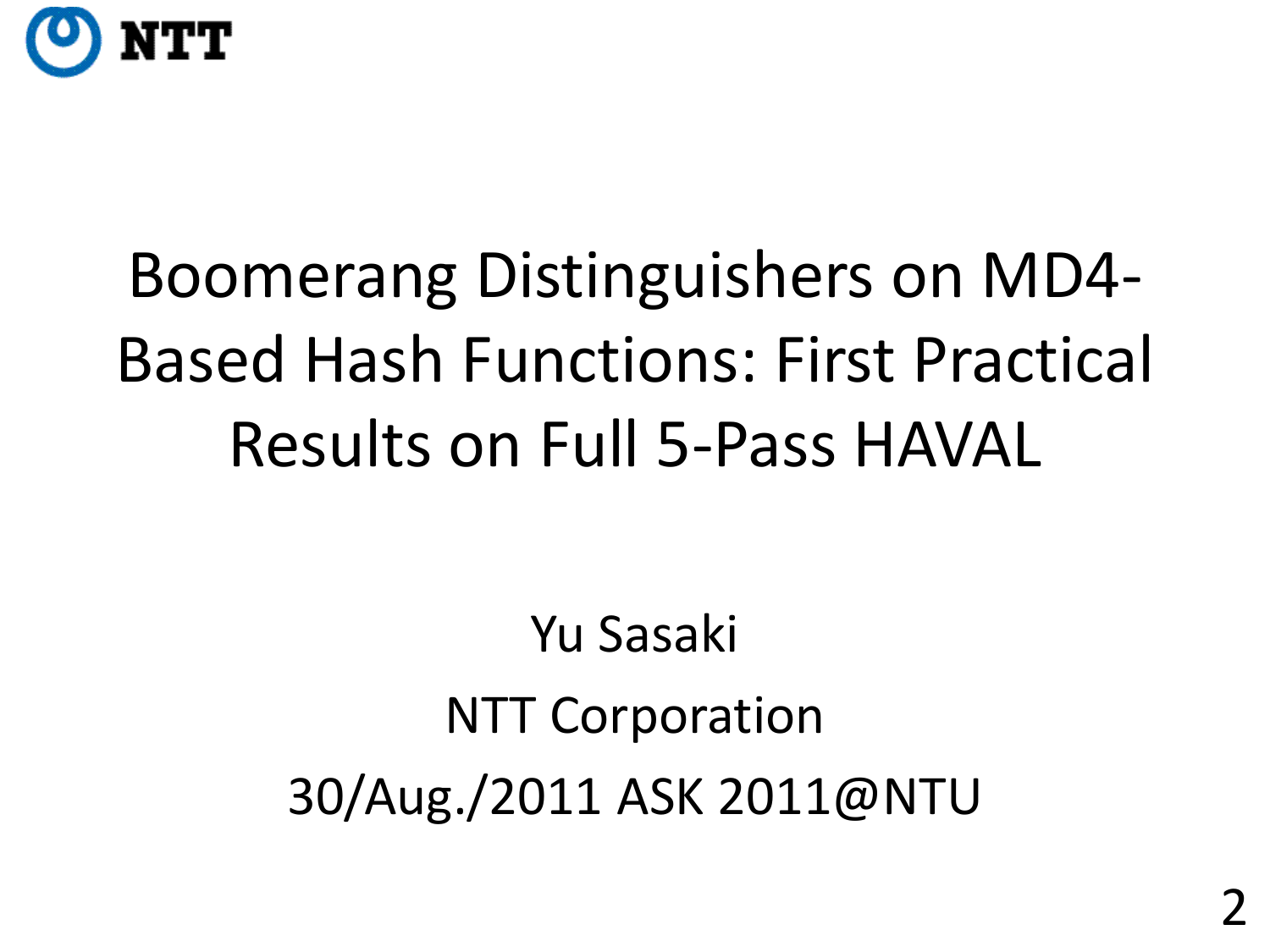

## Summary

- Boomerang 4-sum distinguisher on the compression function of MD4-based structure.
- Point out previous boomerang attack on internal 5-pass HAVAL contains a critical flaw.
- First practical results on 5-pass HAVAL.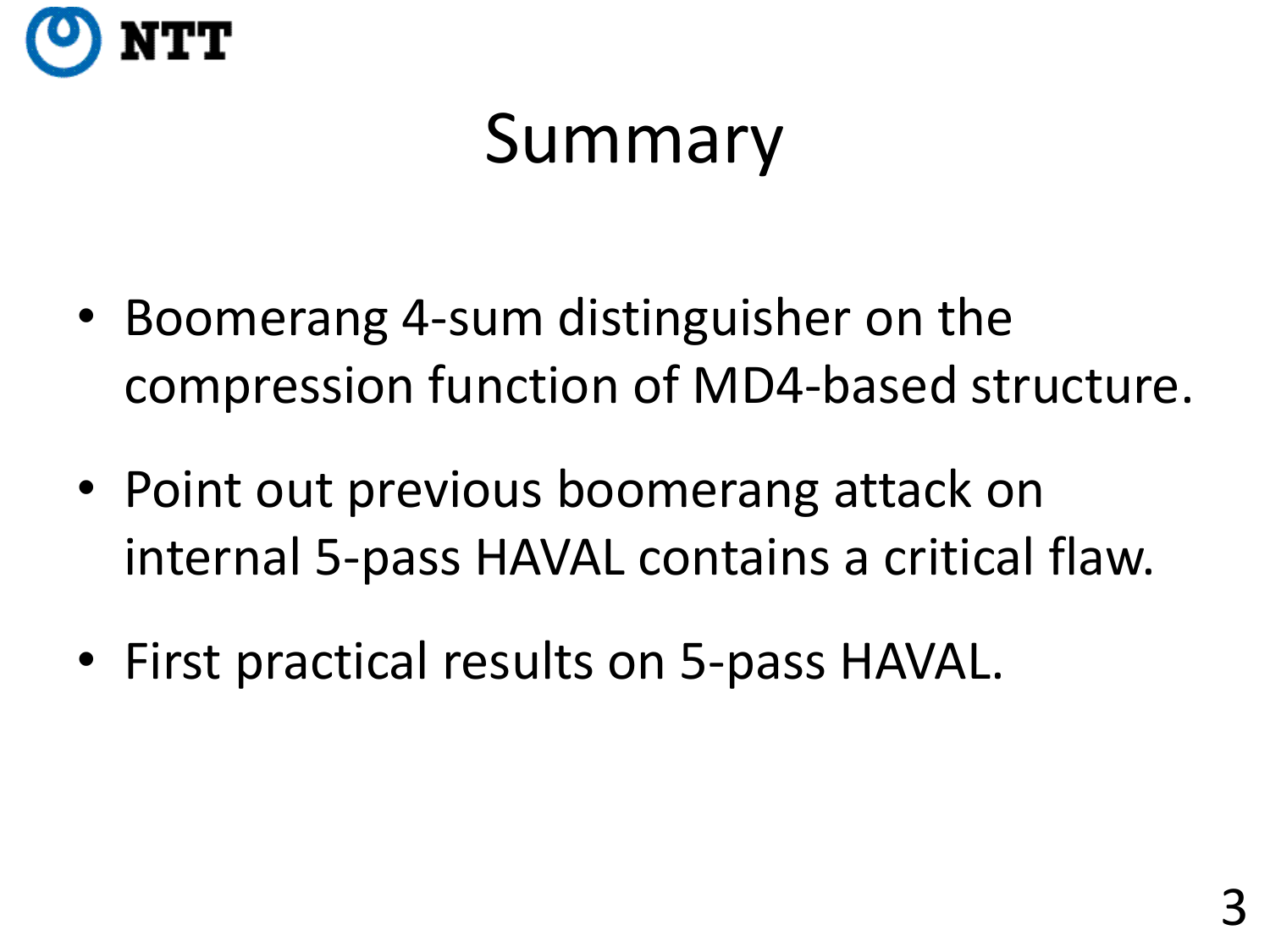

## Comparison of Attack Results

| <b>Attack</b>    | Target    | MD4                          | MD5        | 3-pass         | <b>HAVAL</b><br>4-pass | 5-pass    |
|------------------|-----------|------------------------------|------------|----------------|------------------------|-----------|
| Collision        | Hash      | $\overline{2}$               | $2^8$      | $2^7$          | $2^{36}$               | $2^{123}$ |
| <b>Boomerang</b> | <b>BC</b> | 2 <sup>6</sup>               | $2^{11.6}$ |                | 29.6                   | 261       |
| <b>Boomerang</b> | <b>CF</b> | $\qquad \qquad \blacksquare$ | $2^{10}$   | 2 <sup>4</sup> | $2^{11}$               | $2^{11}$  |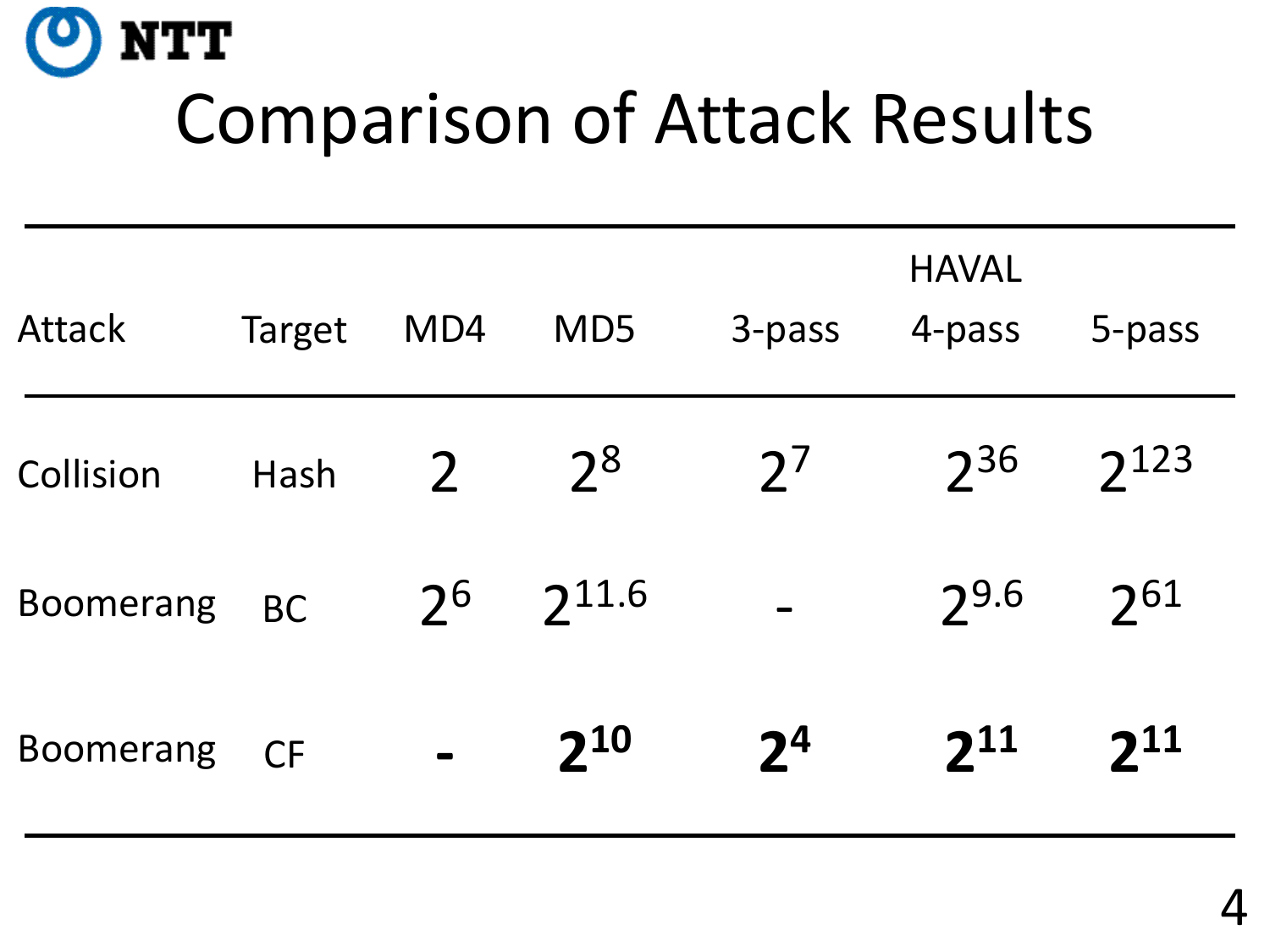

#### Contents

- Introduction
- HAVAL specification
- Attack framework of boomerang 4-sum
- Application to 5-pass HAVAL
- Conclusion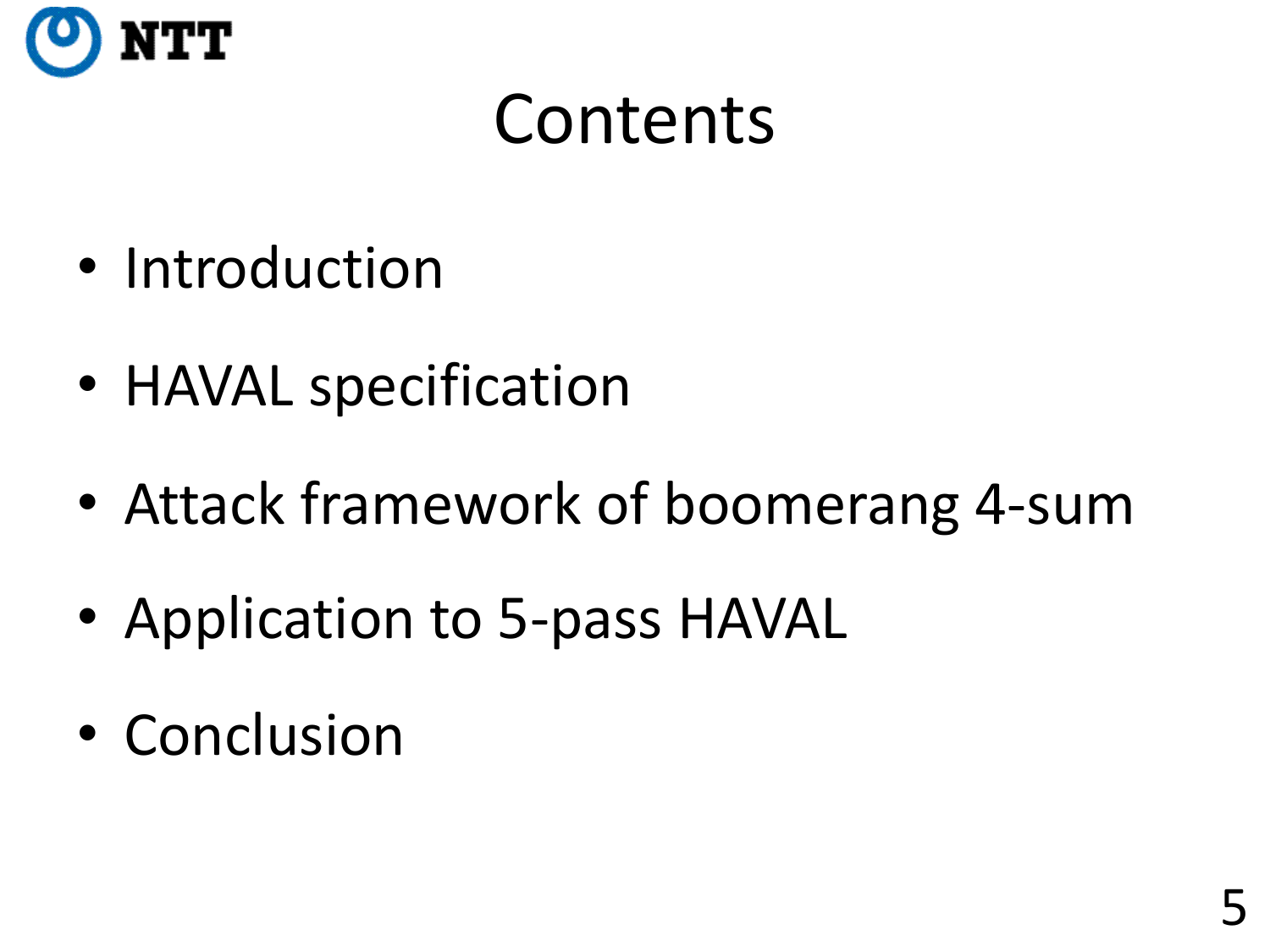

## Motivation

- Recently, various cryptanalytic techniques have been developed on hash functions.
- Construction of the 4-sum distinguisher based on the boomerang attacks was proposed in 2011. [BNR11, LM11]
- Revisit the security of the MD4-based structure against these attacks.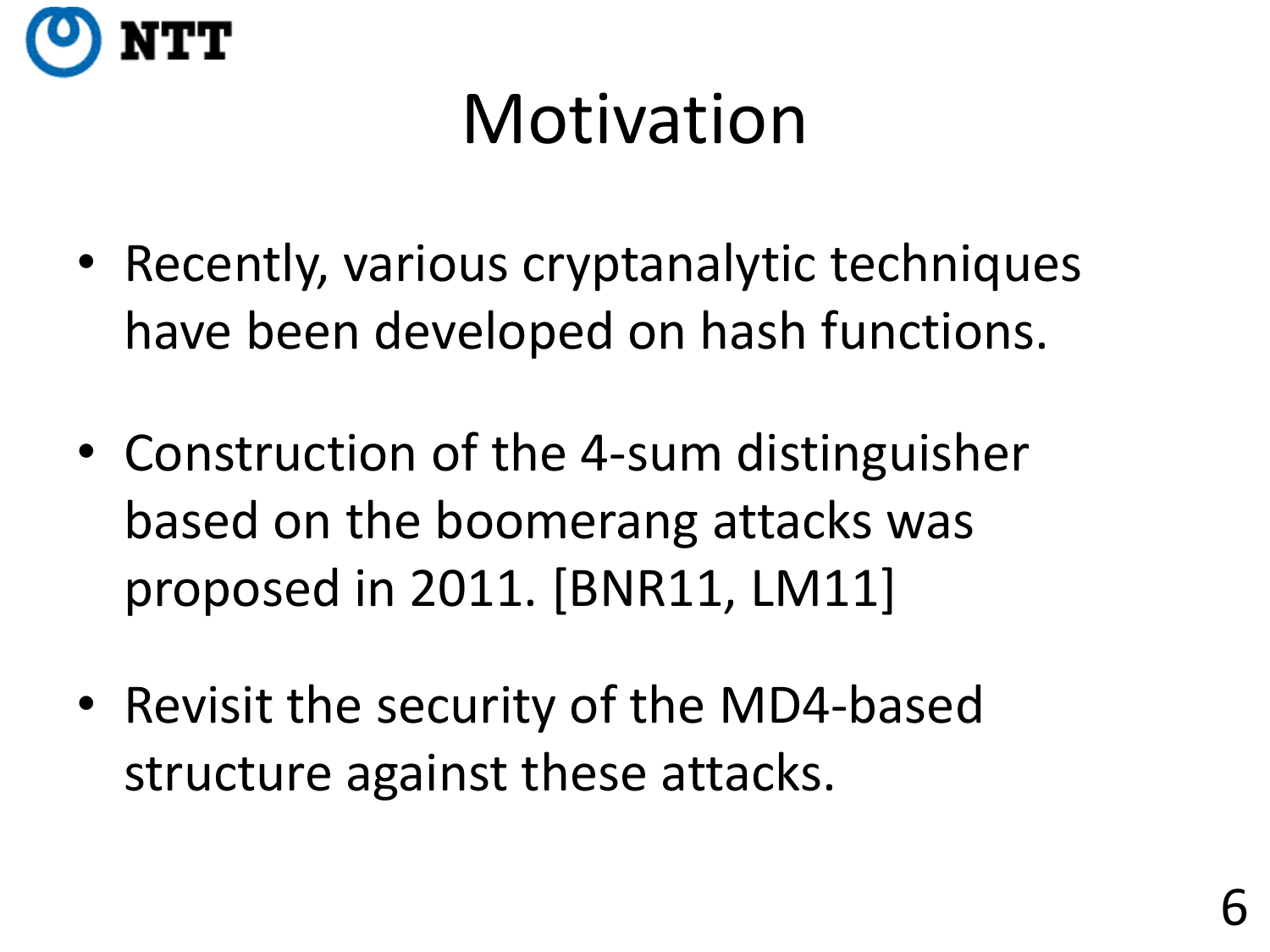

## Boomerang Attack

• Proposed by Wagner.

• Assume

$$
-Pr[E_1(\Delta \to \Delta^*)] = p
$$
  
-Pr[E\_2(\nabla^\* \to \nabla)] = q

• Entire differential probability is  $p^2q^2$ .

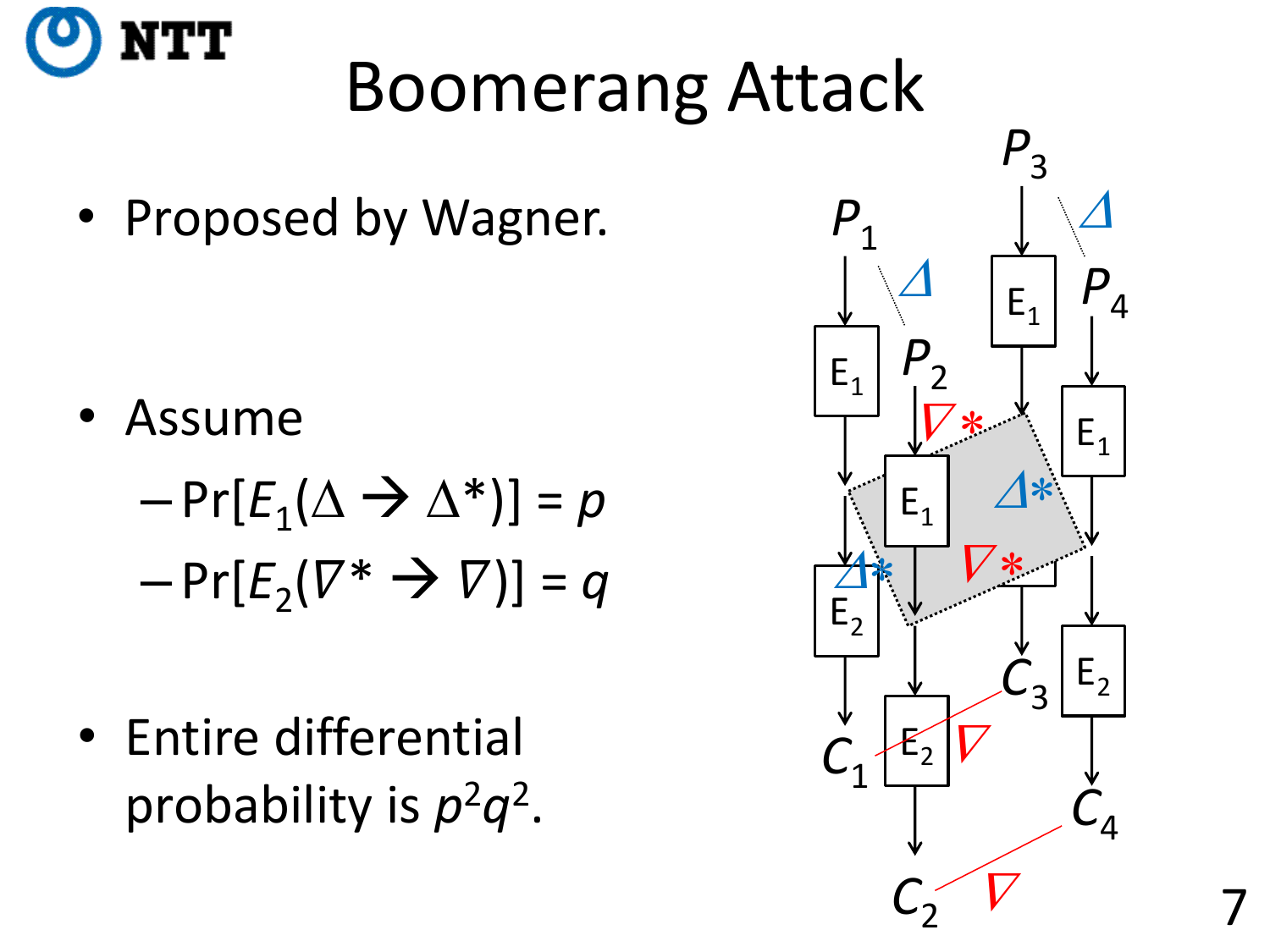# Compression with Block-Ciphers

• Compression function can be constructed based on block-ciphers.

• E.g. 12 secure PGV construction

• Can we exploit boomerang differential paths for block-ciphers?

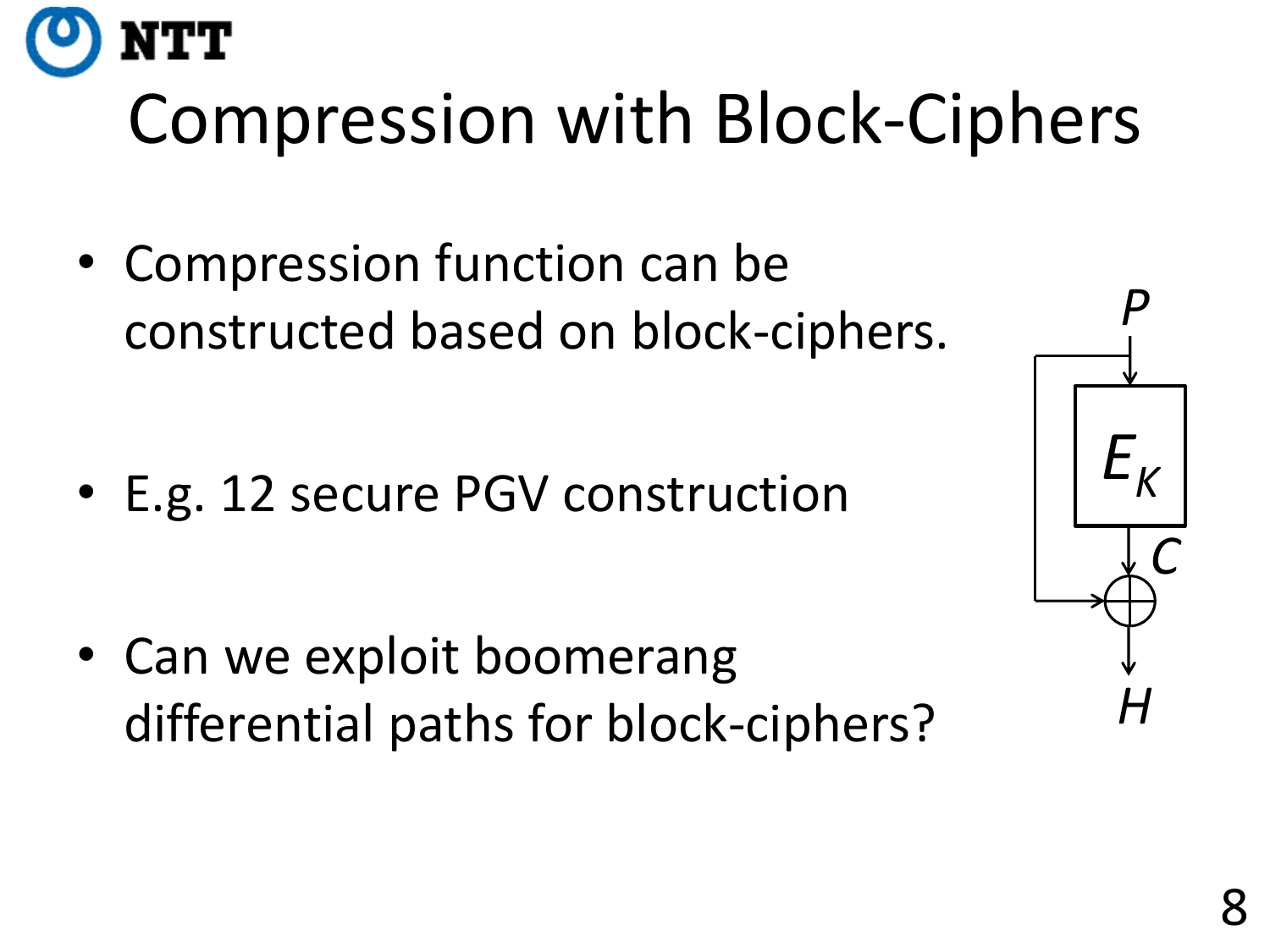#### NTT Boomerang Distinguisher on Hash

• 4-sum can be constructed against the compression function with a boomerang differential for the internal cipher.

> Boomerang Attack:  $P_1 \bigoplus P_2 = \Delta$ ,  $P_3 \bigoplus P_4 = \Delta$ ,  $C_1 \oplus C_2 = \nabla$ ,  $C_3 \oplus C_4 = \nabla$ .

4-sum on compression function :

 $H_1 \oplus H_2 \oplus H_3 \oplus H_4$  $= P_1 \oplus P_2 \oplus P_3 \oplus P_4 \oplus C_1 \oplus C_2 \oplus C_3 \oplus C_4$  $= \Delta \bigoplus \Delta \bigoplus \nabla$   $\bigoplus \nabla = 0$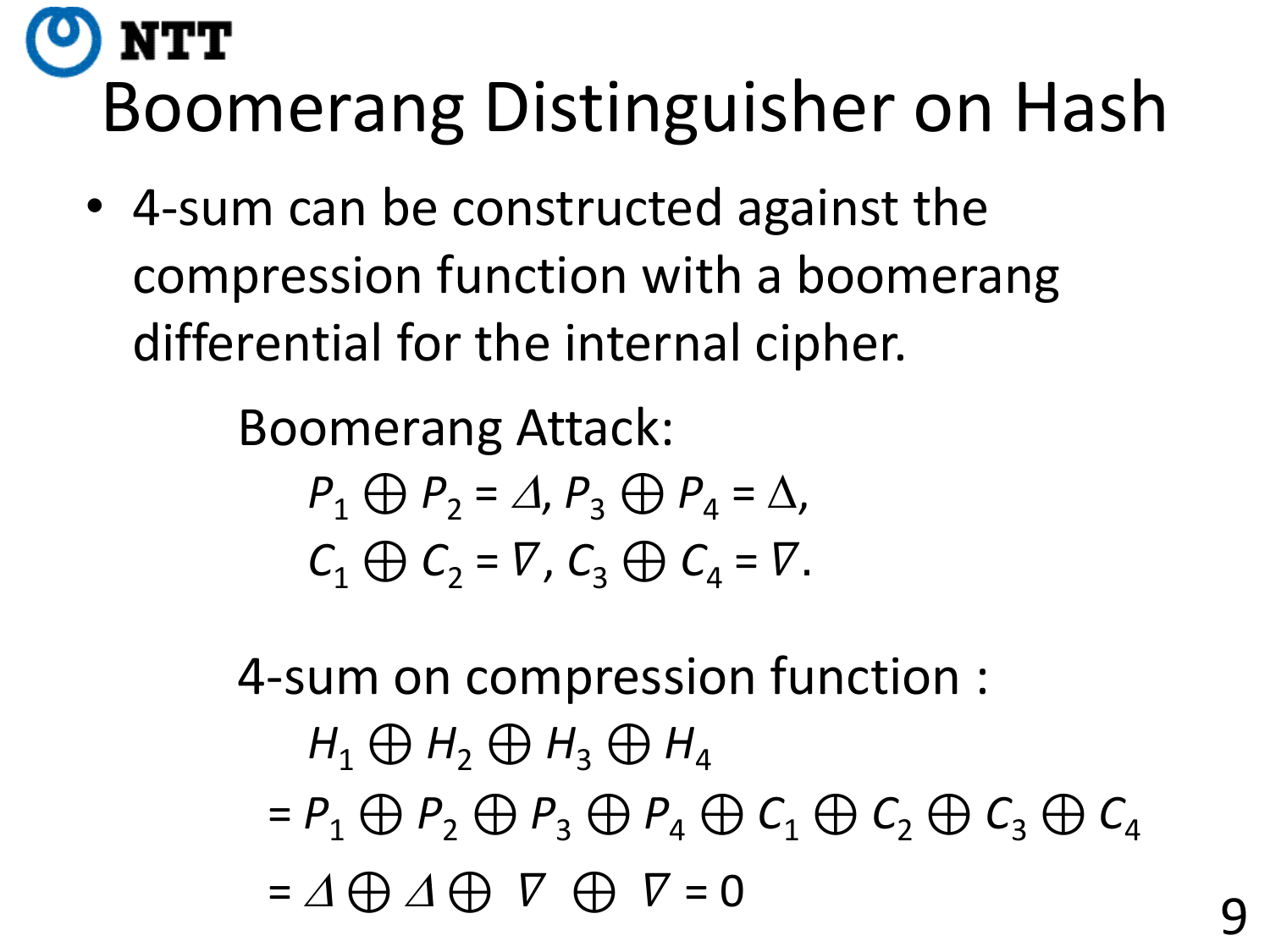#### NTT Boomerang Distinguisher on Hash

• *k*-sum problem:

Finding *k* different inputs whose XORsum is 0.

• zero-sum problem:

Finding a set of inputs which the XORsum is 0, and XOR-sum of the corresponding outputs is 0.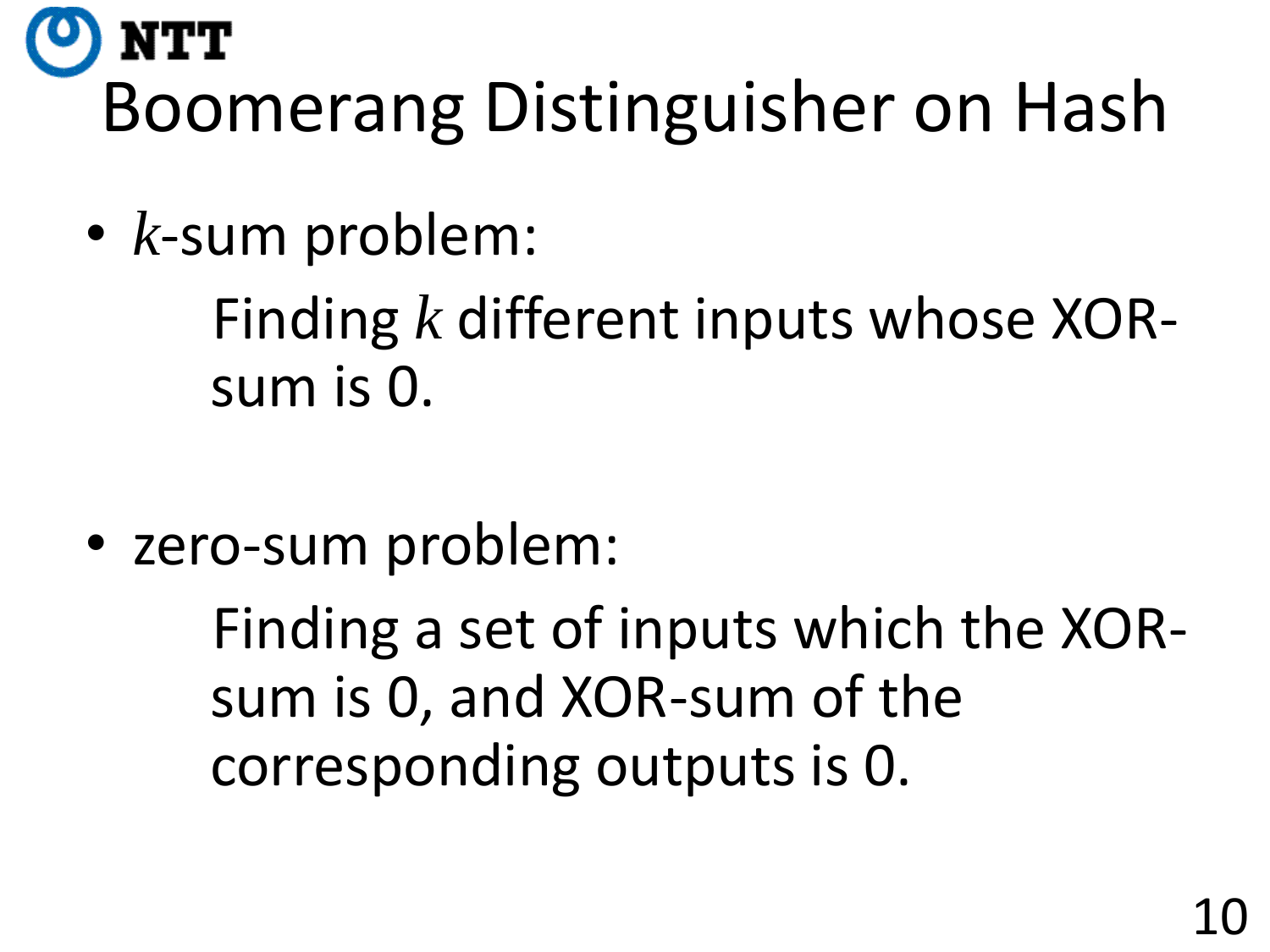#### NTT Boomerang Distinguisher on Hash

• 4-sum can be constructed against the compression function with a boomerang differential for the internal cipher.

> Boomerang Attack:  $P_1 \bigoplus P_2 = \Delta$ ,  $P_3 \bigoplus P_4 = \Delta$ ,  $C_1 \oplus C_2 = \nabla$ ,  $C_3 \oplus C_4 = \nabla$ .

4-sum on compression function :

 $H_1 \oplus H_2 \oplus H_3 \oplus H_4$  $= P_1 \oplus P_2 \oplus P_3 \oplus P_4 \oplus C_1 \oplus C_2 \oplus C_3 \oplus C_4$  $= \Delta \bigoplus \Delta \bigoplus \nabla$   $\bigoplus \nabla = 0$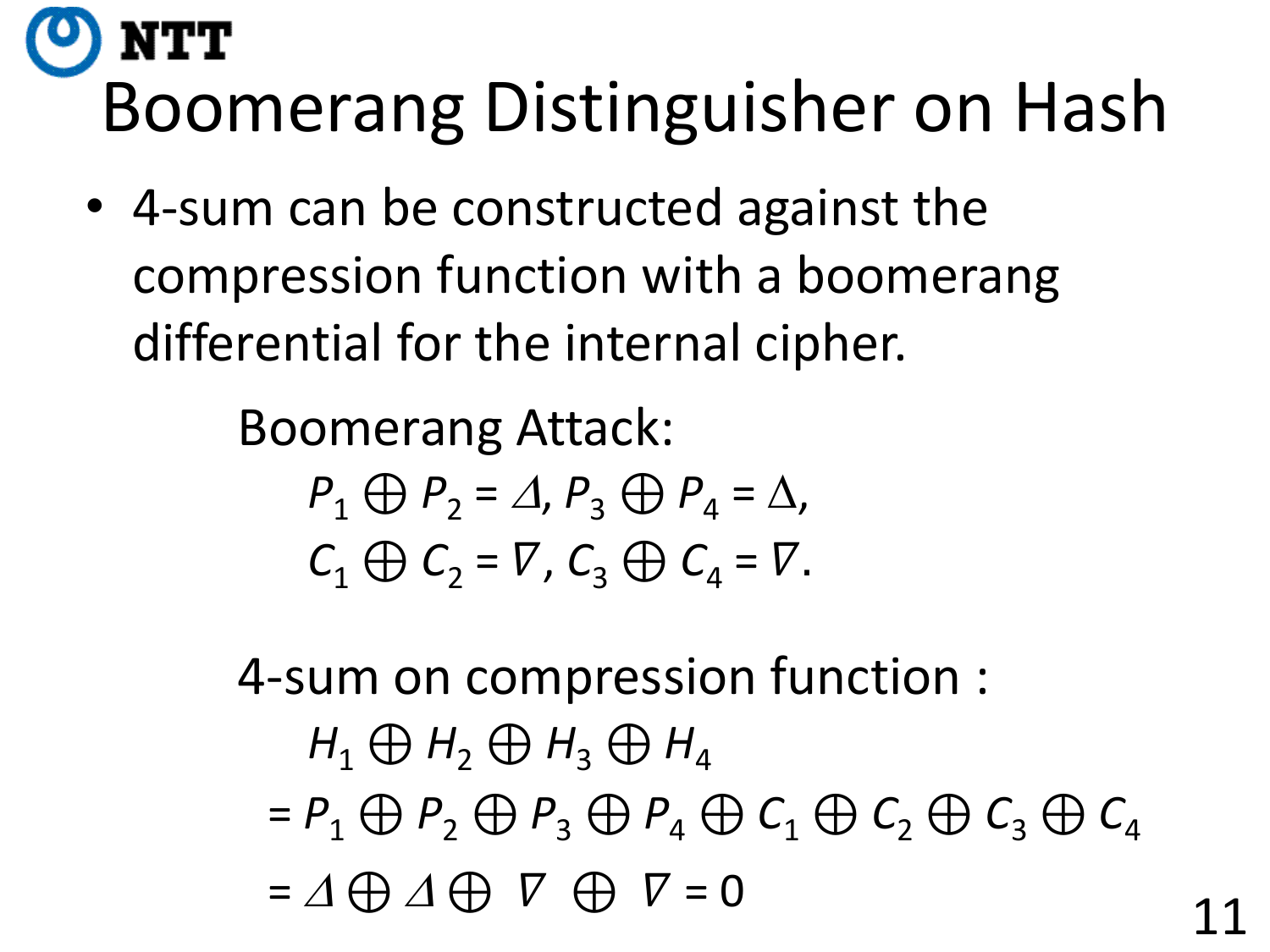

### Introduction of HAVAL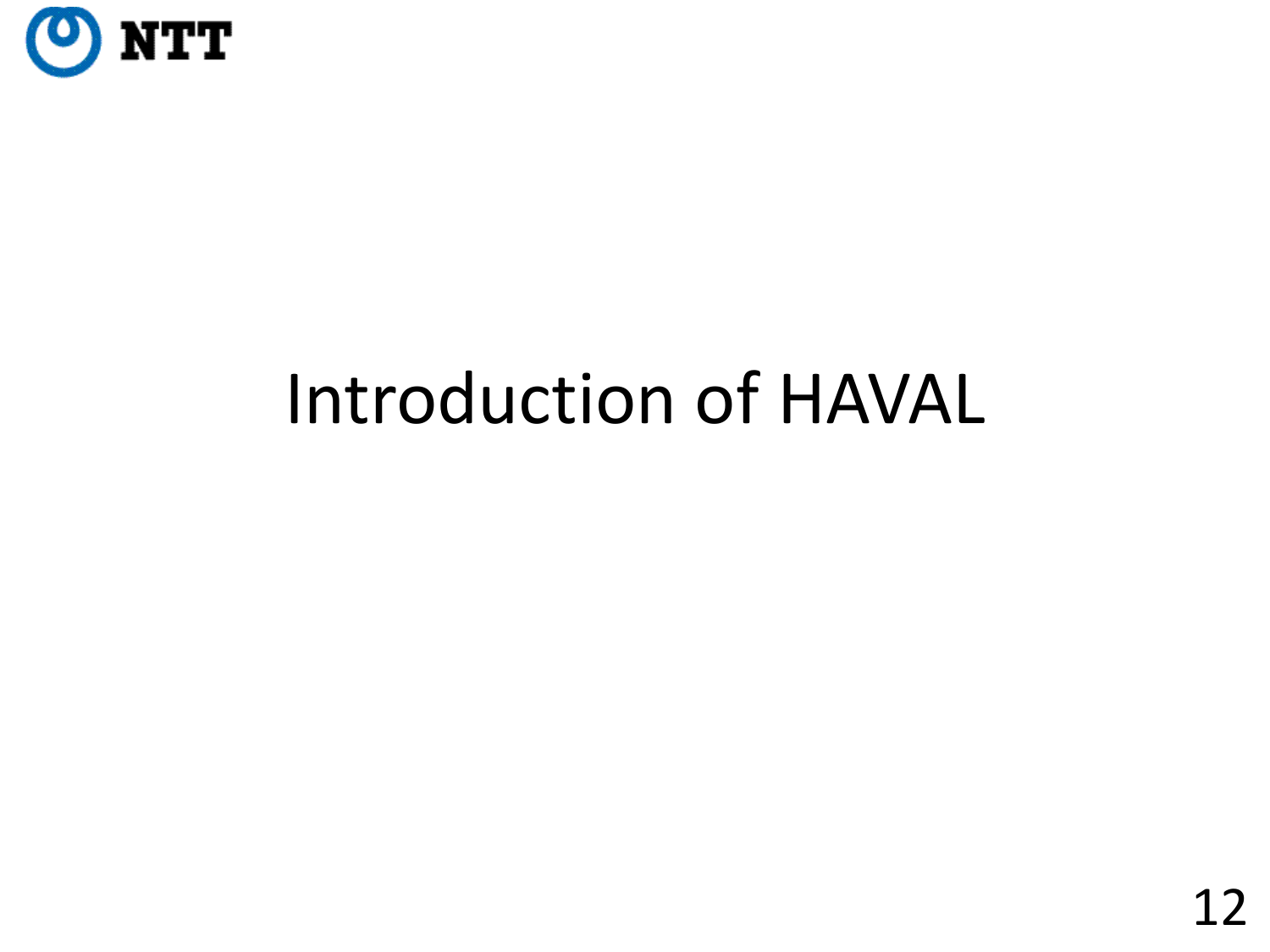

## Hash Function HAVAL

- Proposed by Zheng et al. in 1992.
- MD4-based structure
- 256-bit output
- 3 versions for different security level

– 3-pass, 4-pass, 5-pass (160 steps for 5-pass)

• Number of steps: 32X steps for X-pass

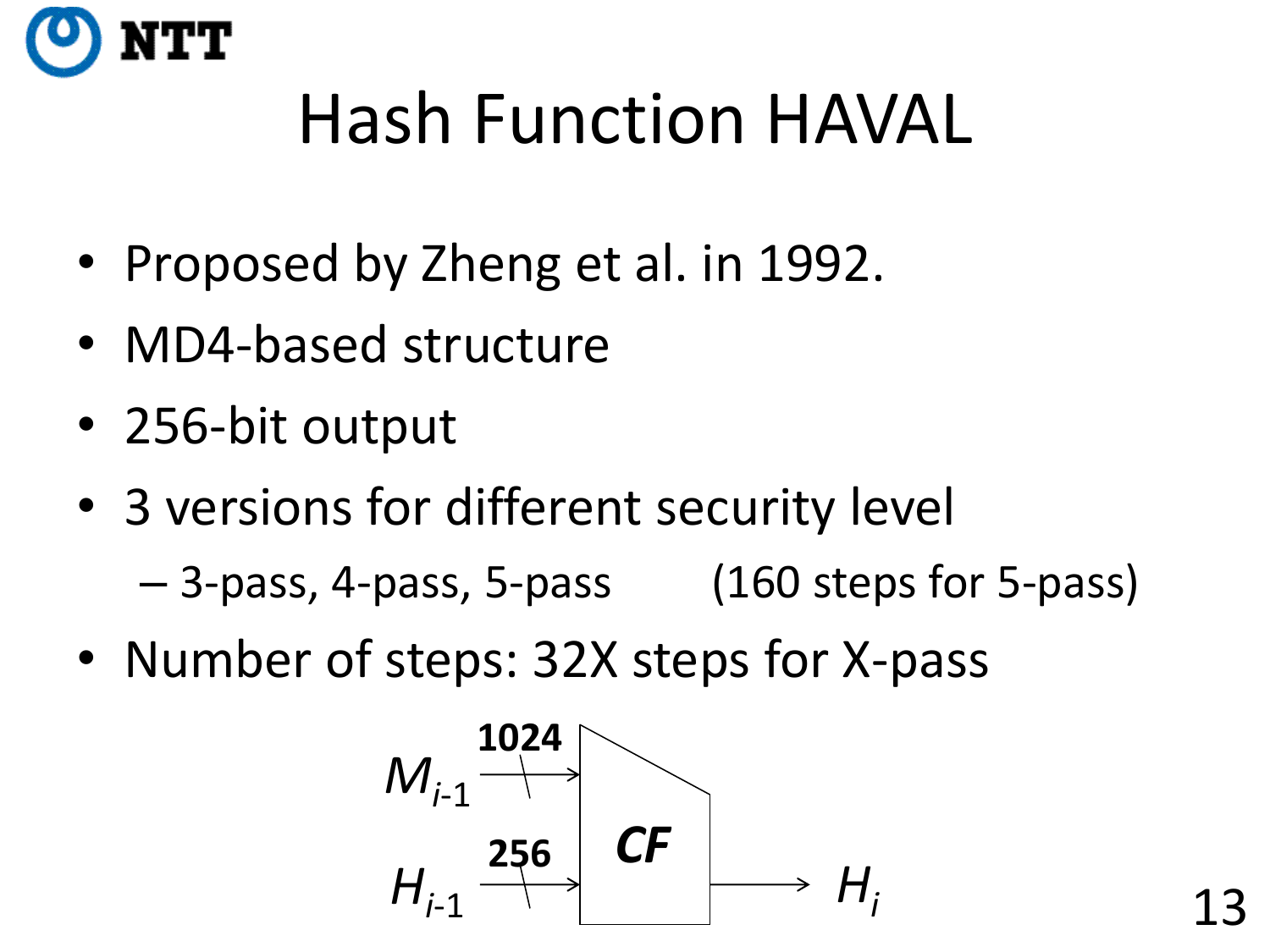

#### HAVAL Step Function

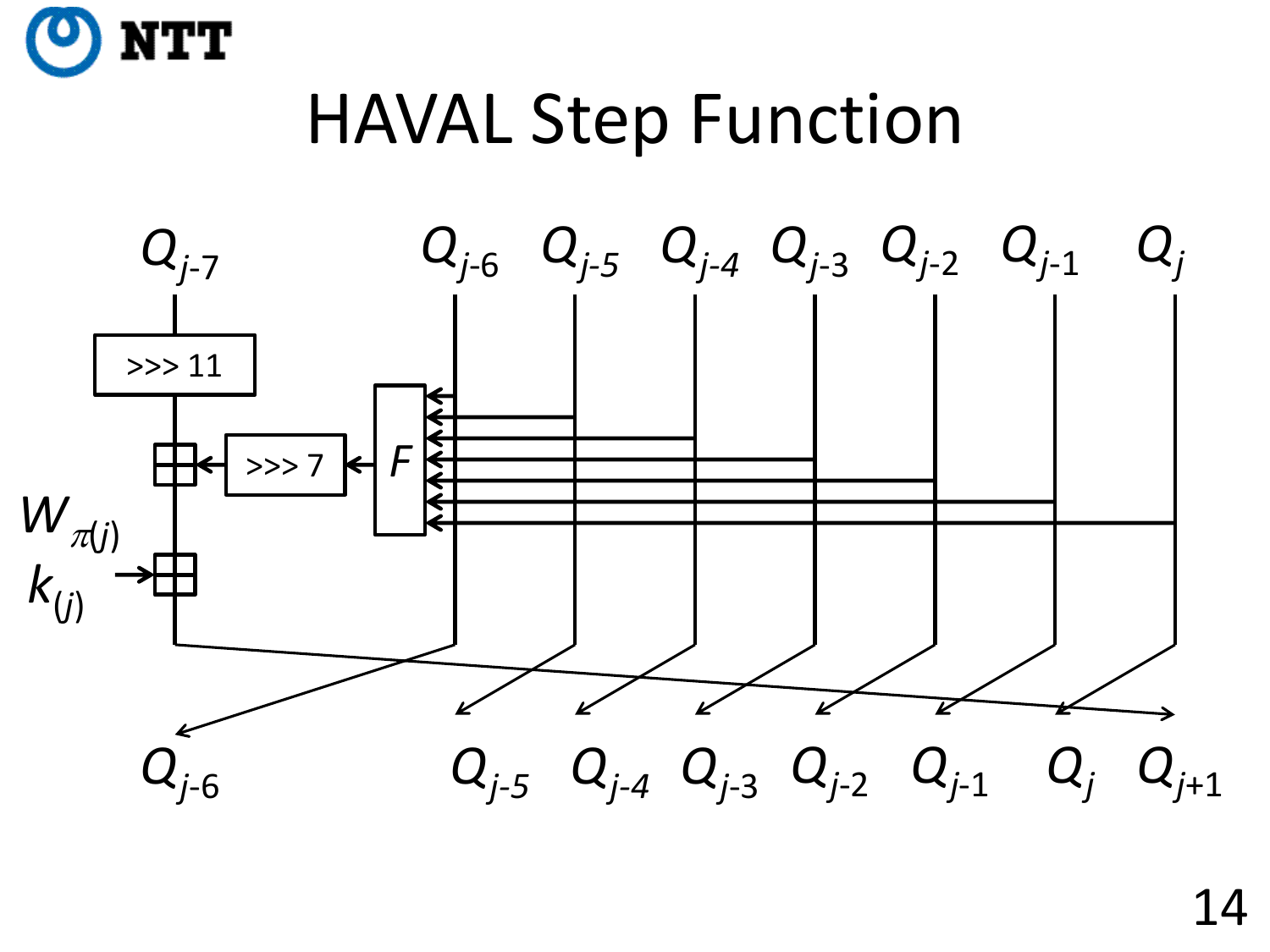

## HAVAL Message Schedule

- 32 message words in each round.
- Each word is used exactly once in each round.
- The order of message words changes in different rounds.

index for each round  $\Omega$  $\mathcal{R}$ 9 10 11 12 13 14 15 16 17 18 19 20 21 22 23 24 25 26 27 28 29 30 31 8 9 17 24 29 6 19 12 15 13 14 26 18 11 28  $7.16$ 0 23 20 22 1 10  $\mathcal{A}$ 8.30 3 21 2 25 31  $5^{\circ}$ 3 8 22 29 14 25 12 24 30 16 26 31 15 7 4 20 28 17 0 18 27 13 6 21 10 23 11 19 Q 6 30 20 18 25 19 24 7 28 23 26 3 22 11 31 21 8 27 12 - 9 1 29 5 15 17 10 16 13 0 12 7 13 8 31 10 5 9 14 30 18 6 28 24 2 23 16 22 3 21 26 17 11 20 29 19 1 25 15  $\overline{4}$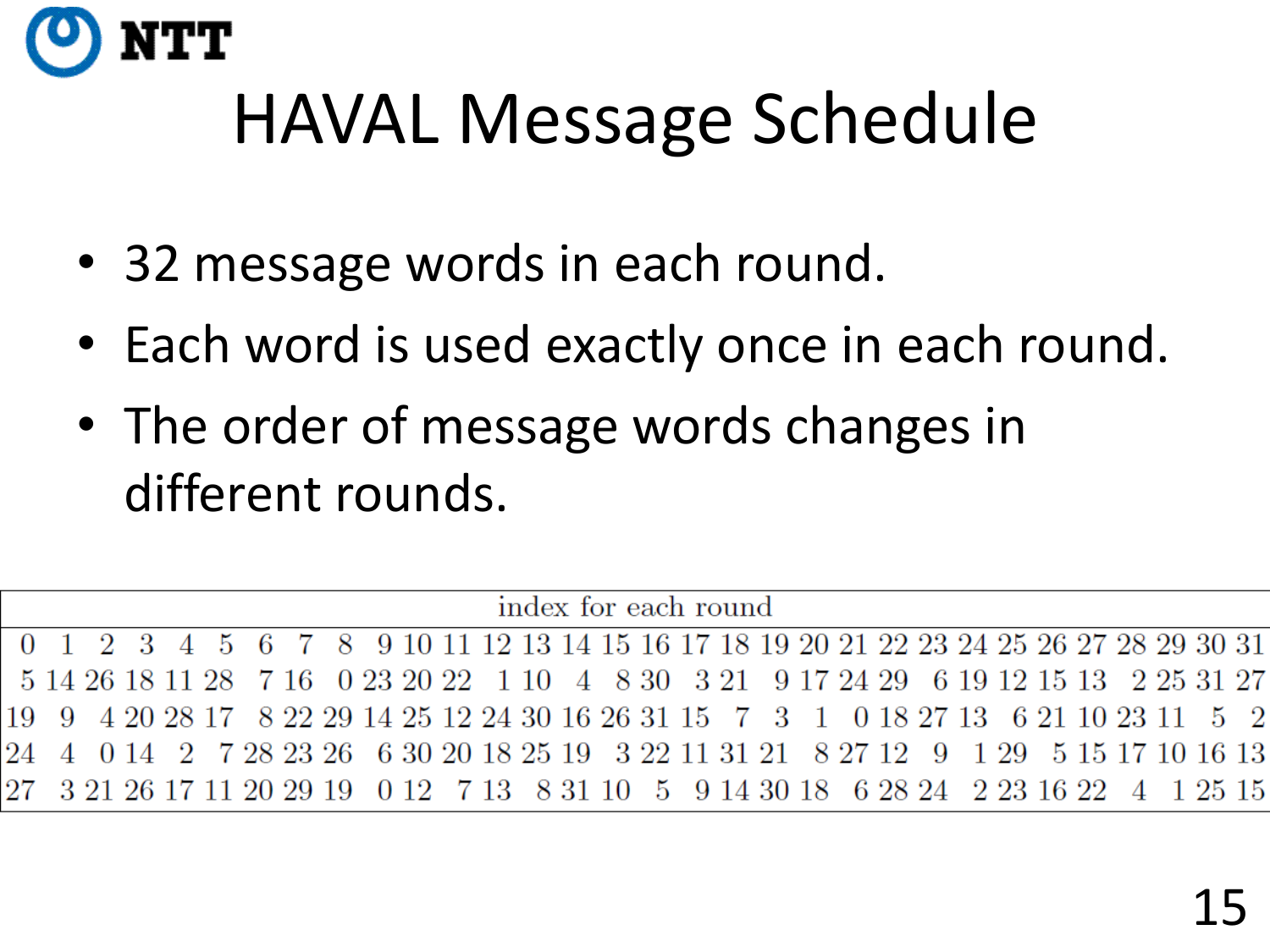

## Previous Analyses on 5-Pass HAVAL

- Theoretical collision attack was proposed at FSE2006 [YWY+06]: 2<sup>123</sup>
- Preimage attack on 158 steps was proposed at ACNS2011 [SSW+11]: 2<sup>254</sup>
- Related-key boomerang attack on internal cipher was proposed at ICICS2005 [KBP+05]: 2<sup>61</sup>

We show this includes a flaw.

No result within a practical complexity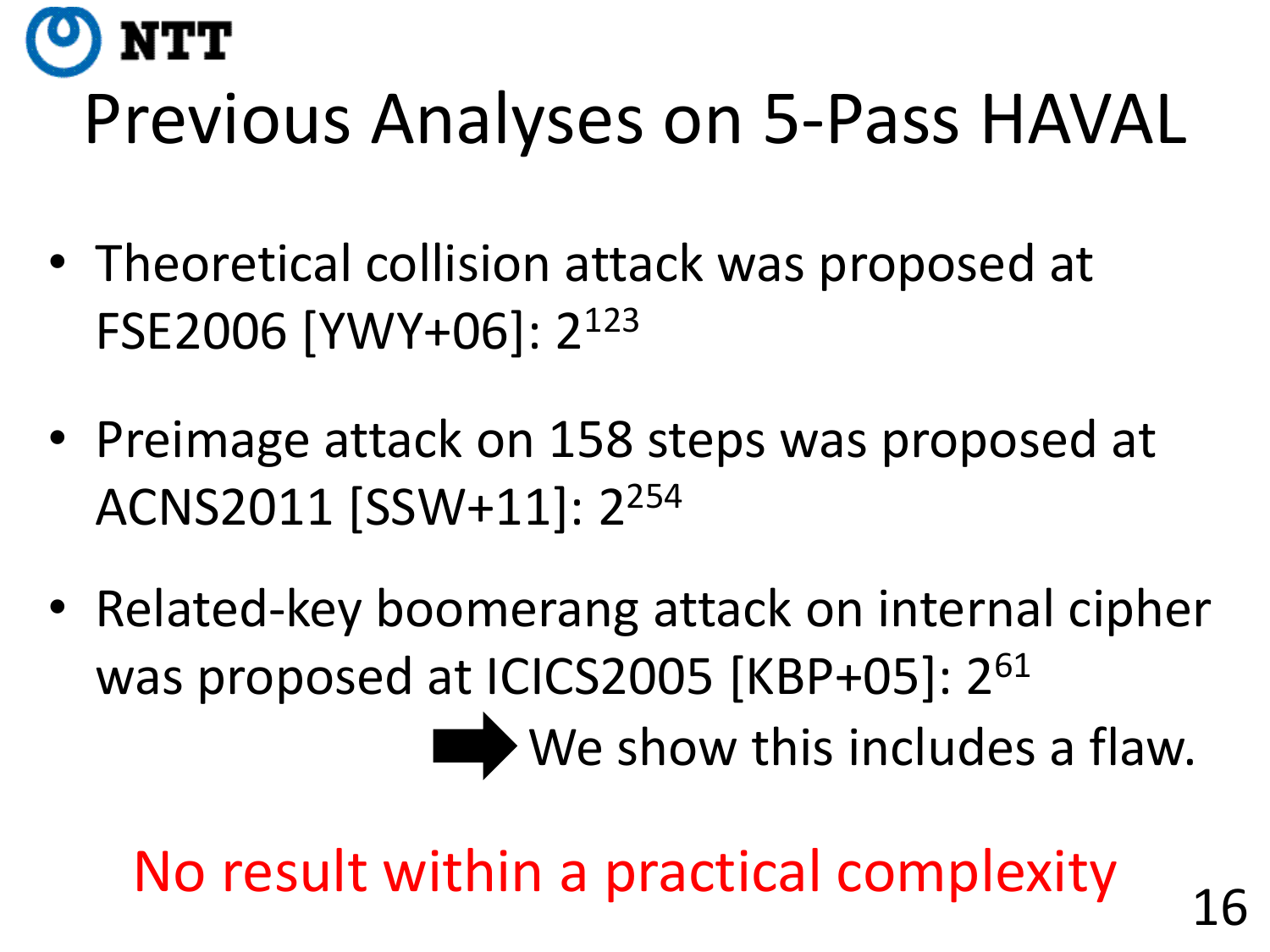

# Summary of Boomerang Distinguishers on Hash Function

Collection of the knowledge distributed in several papers. mainly from [BNR11, KBP+05, LM11]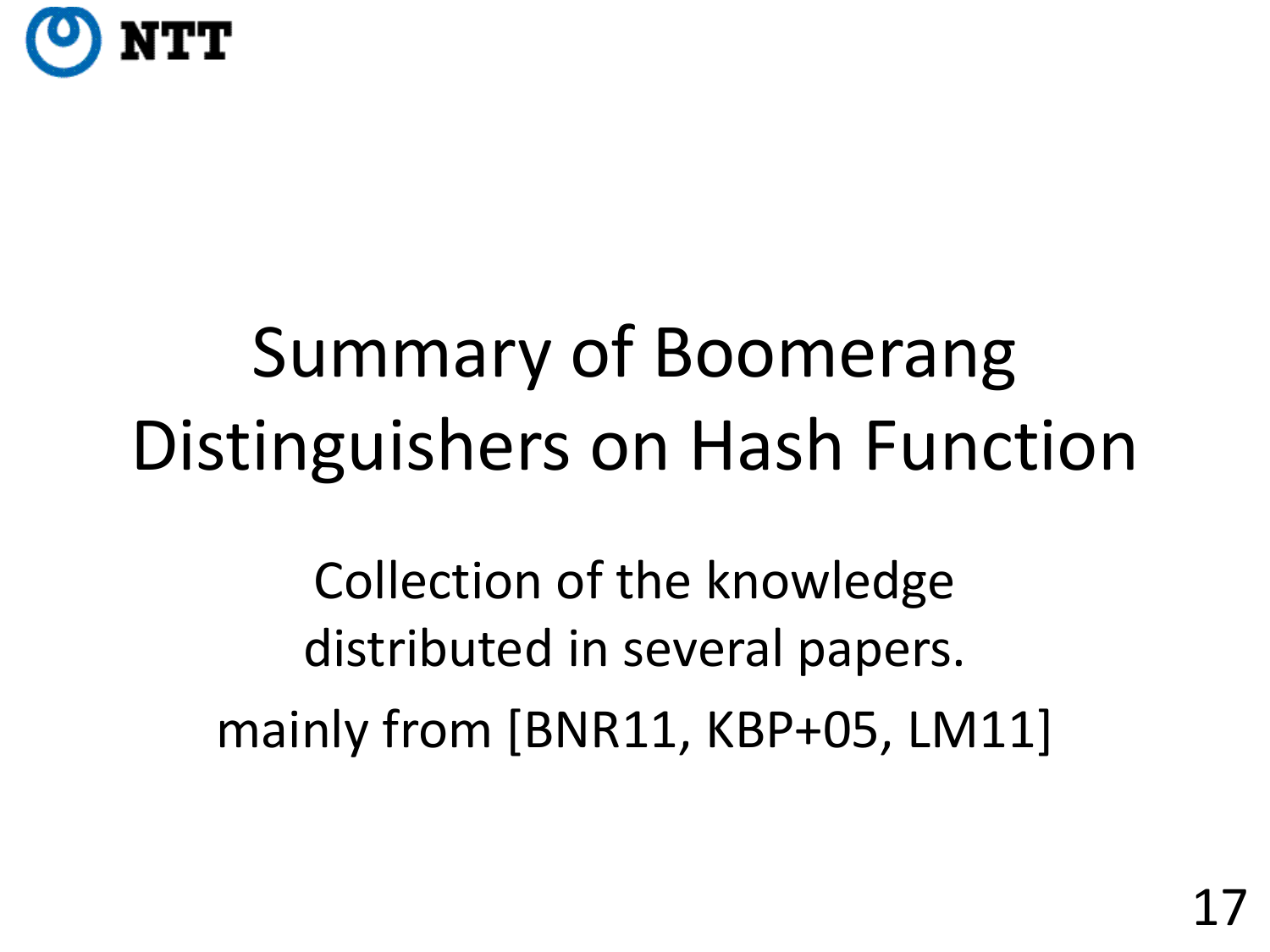

#### Procedure of Boomerang Distinguisher

- 1. Message Differences (D*M*)
	- 2. Differential Paths and Sufficient Conditions (*DP*)
- 3. Contradiction between Two Paths (*CP*)
- 4. Message Modification (*MM*)
- 5. Amplified Probability (*AP*)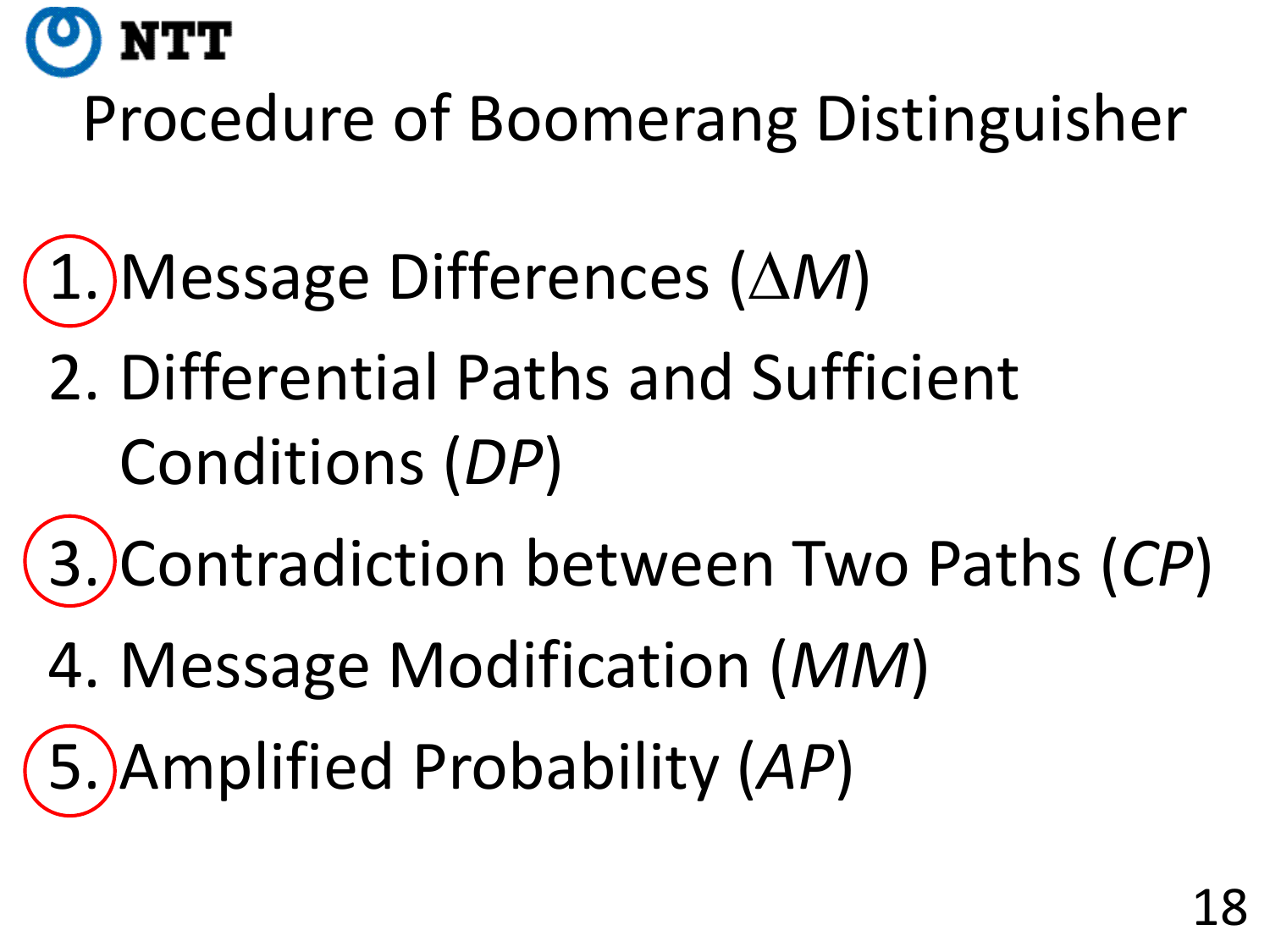

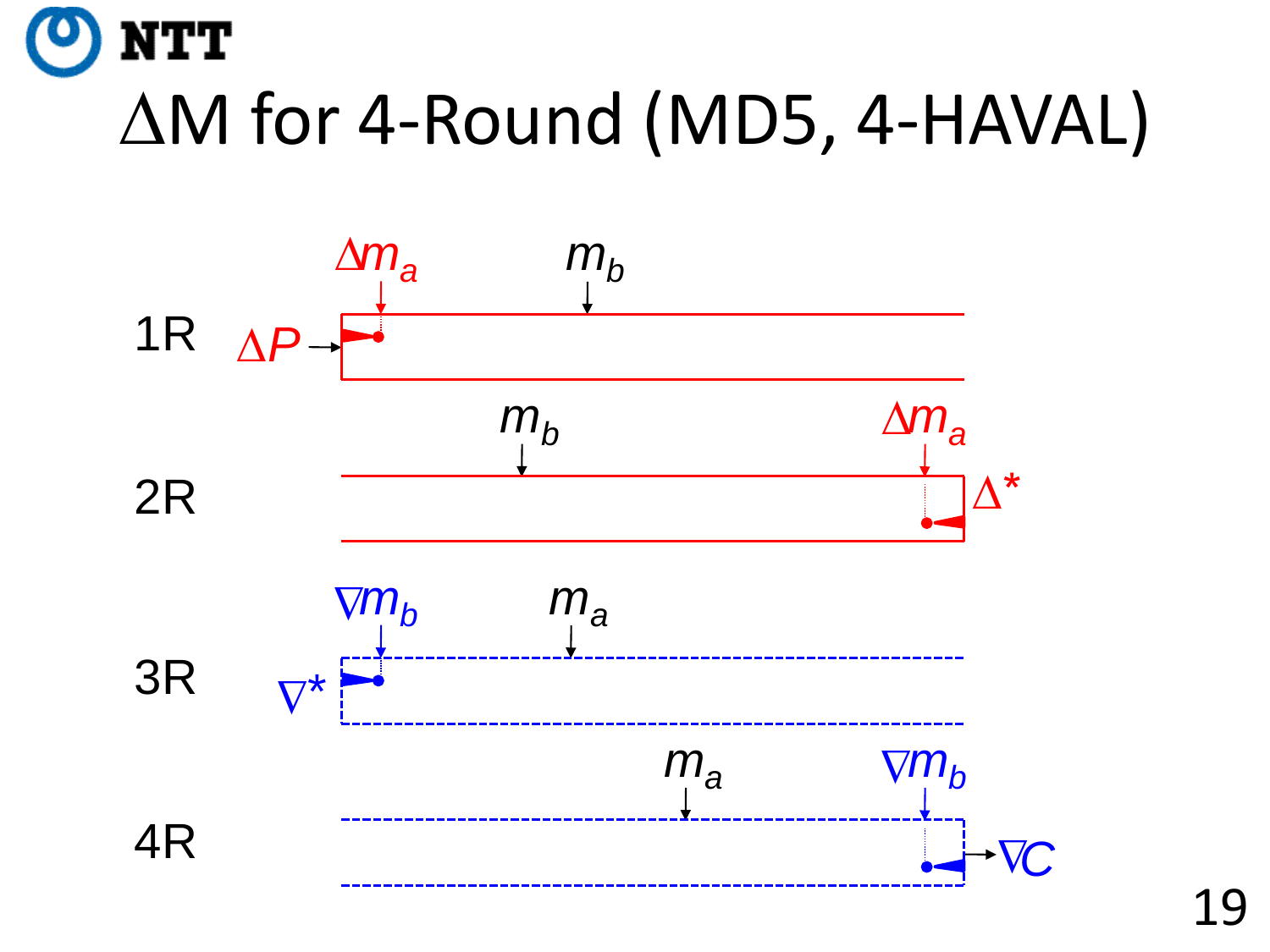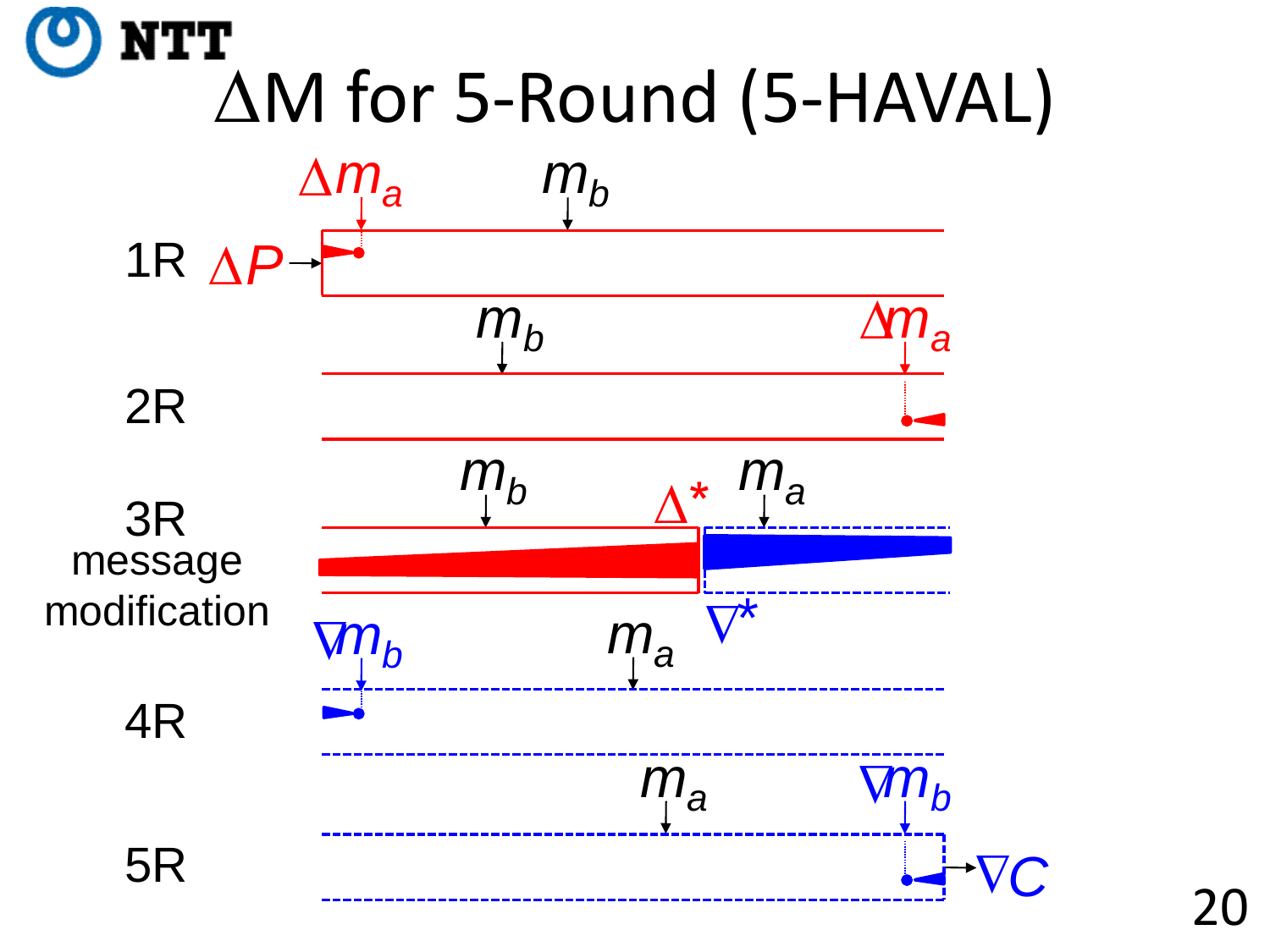

# Contradiction of Two Paths

• In 2009, Murphy showed that two differential paths for  $E_1$  and  $E_2$  cannot be independent.

**Condition 1.**  $E_1$  and  $E_2$  do not require to fix the same bit to different value.

**Condition 2.**  $E_1$  (resp.  $E_2$ ) do not require to fix the active bit for  $E_2$  (resp.  $E_1$ ).

- Be careful on using diff. on MSB in two paths.
- If contradict, rotate one of paths will help.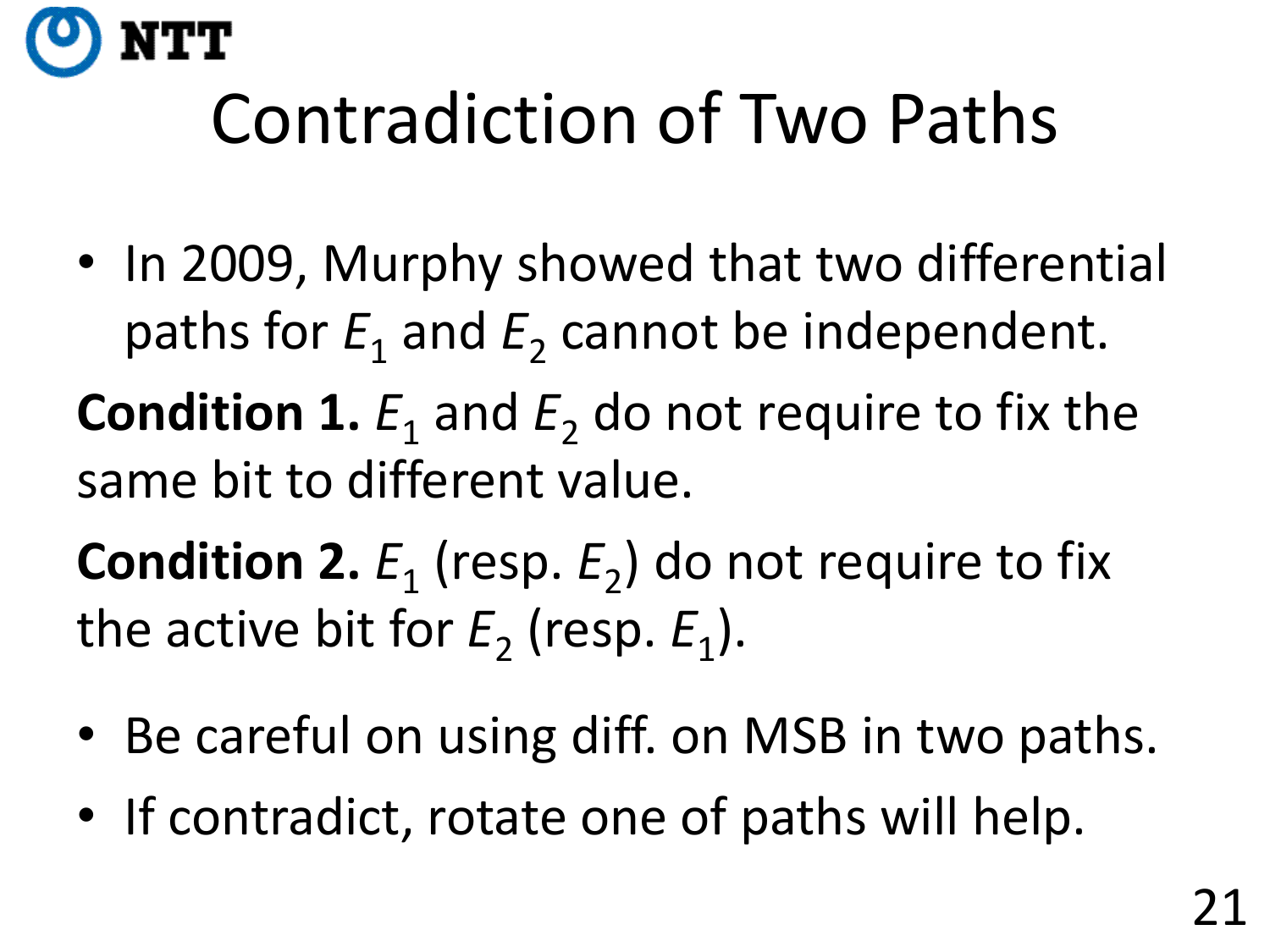



- Consider the differential (all possible differential paths) for the randomly satisfied part.
- Diff. probability is computed by experiment.
	- *1. Randomly choose internal state and message value.* 2. Make a message quartet with pre-determined  $\Delta M$ . *3. Iterate sufficiently to compute the probability.*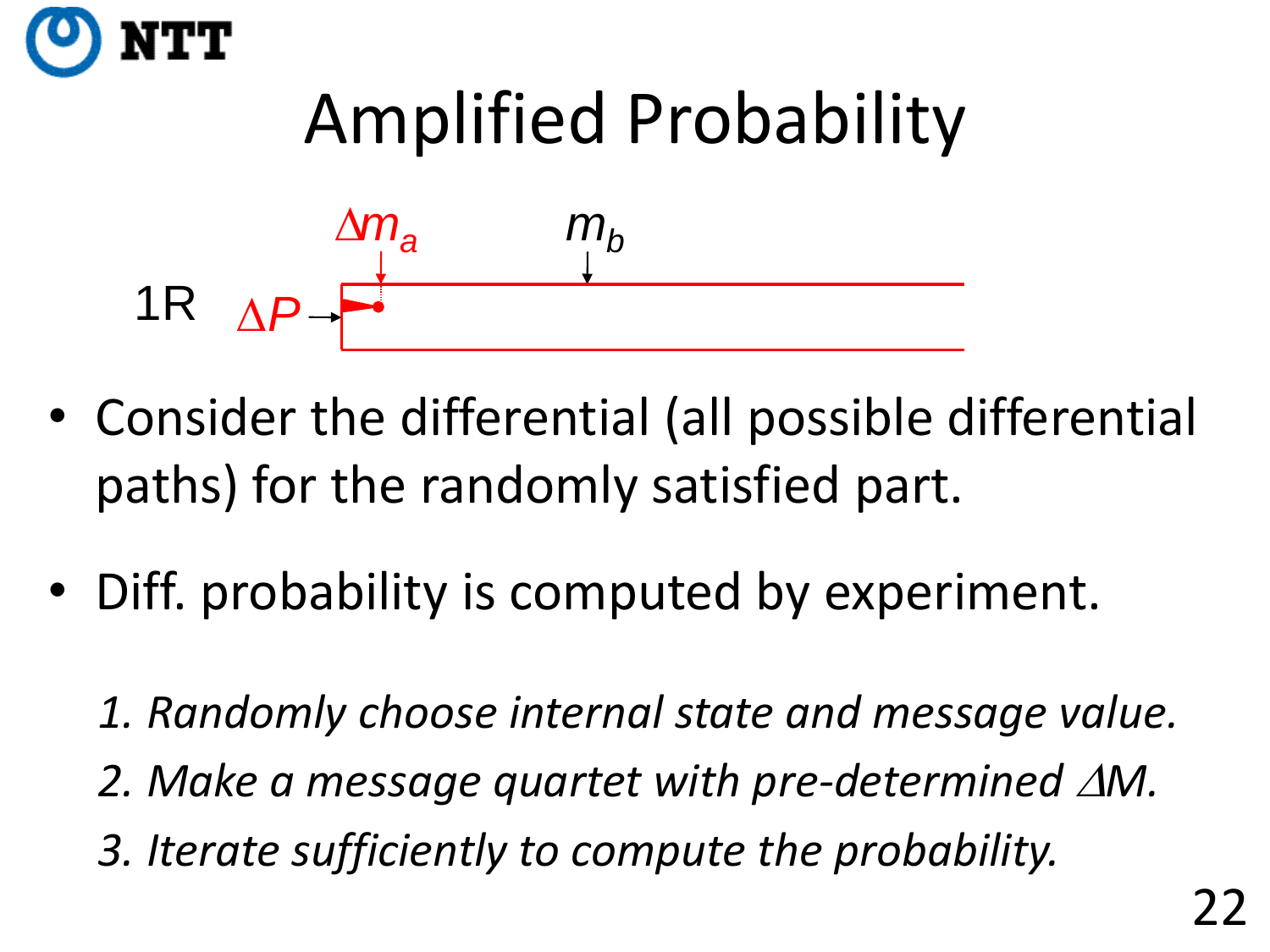



- Consider the differential (all possible differential paths) for the randomly satisfied part.
- Diff. probability is computed by experiment.
	- *1. Randomly choose internal state and message value.* 2. Make a message quartet with pre-determined  $\Delta M$ . *3. Iterate sufficiently to compute the probability.*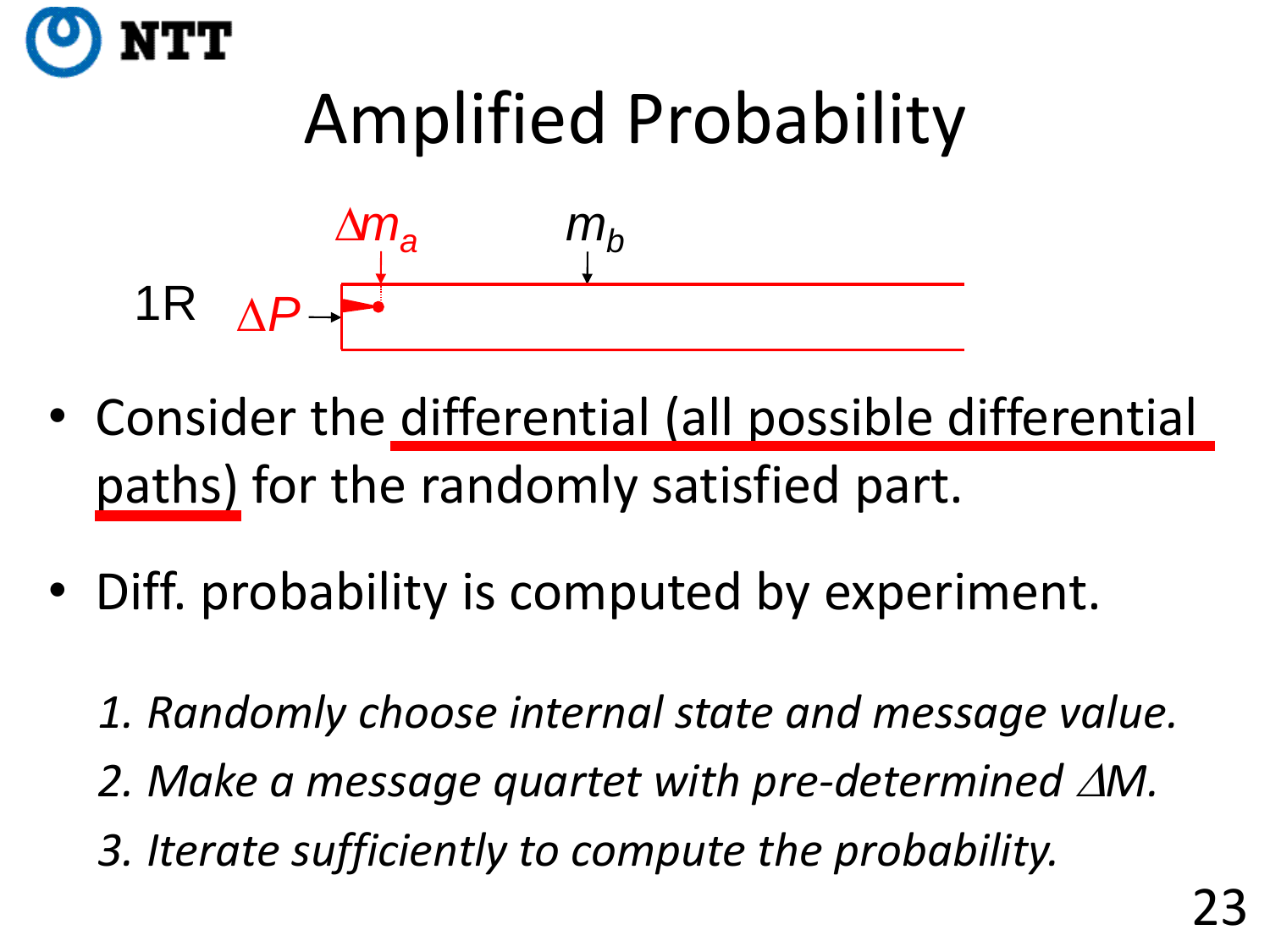

# Quiz

- A differential
- Differentials
- Differential characteristic
- Differential characteristics
- Differential path
- Differential trail
- Multi-paths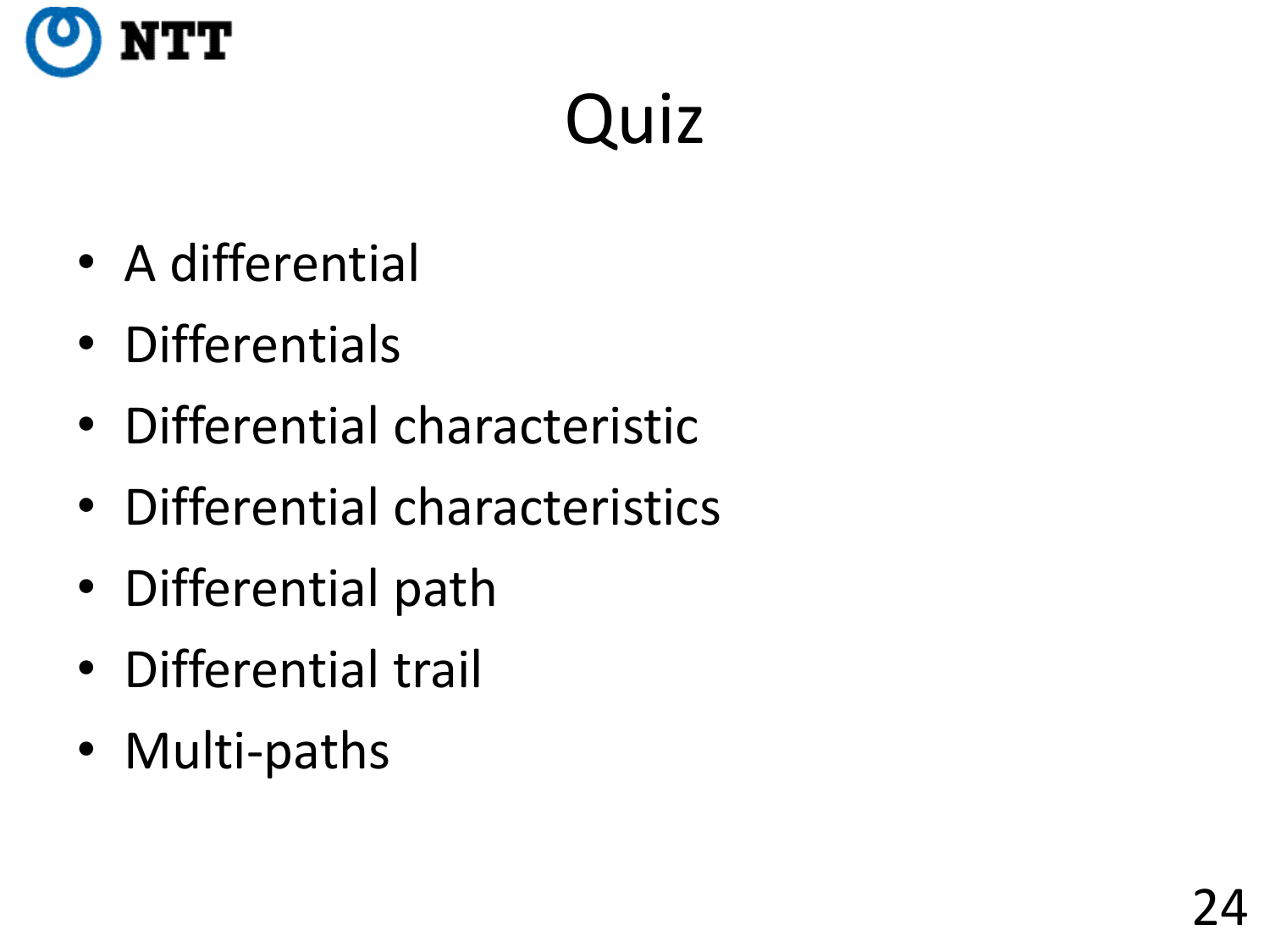

# Quiz

- A differential
- Differentials
- Differential characteristic
- Differential characteristics
- Differential path
- Differential trail
- Multi-paths
- 差分特性
- 差分特性
- 差分パス
- 多重パス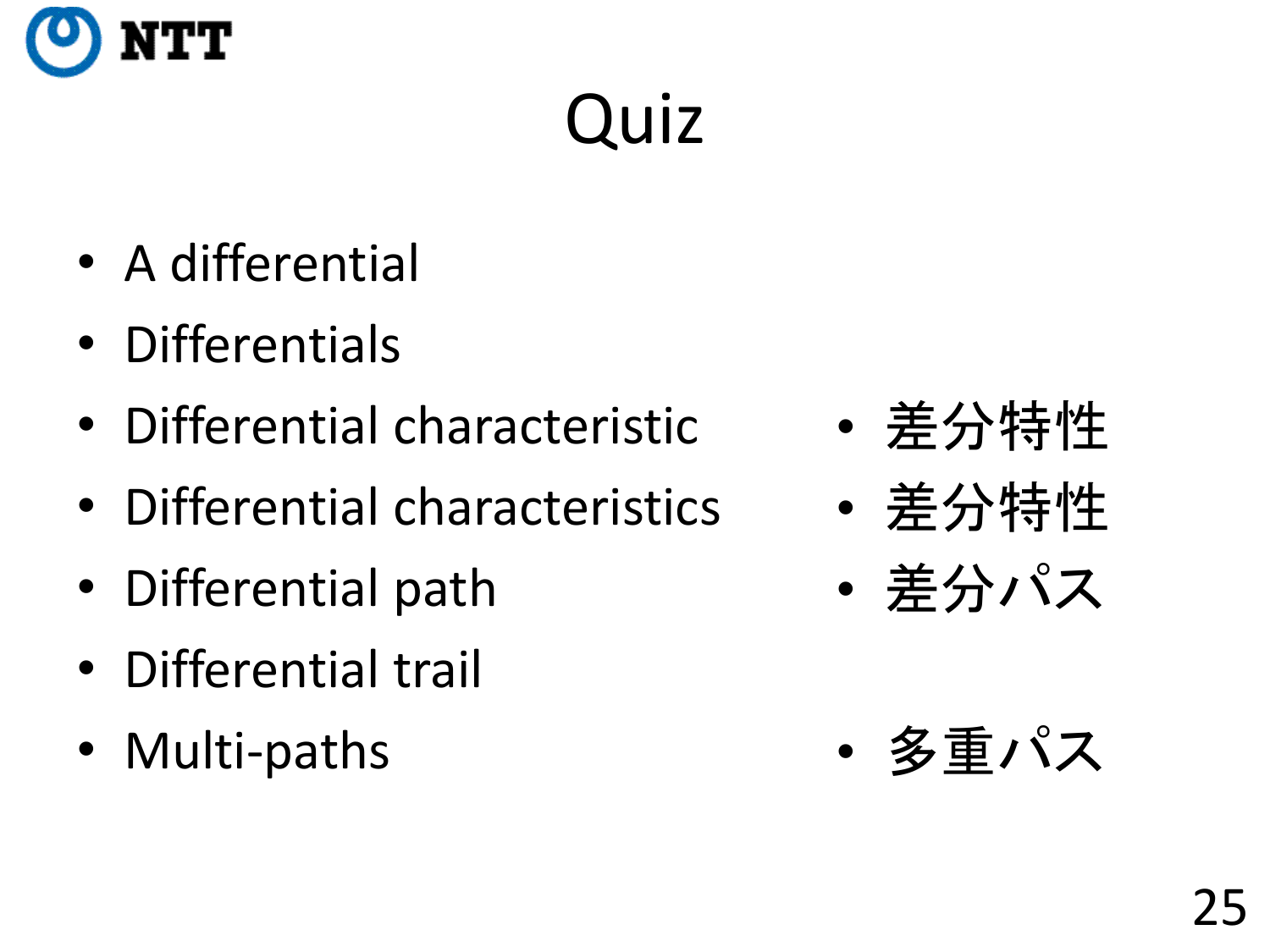

### Practical Attack on 5-Pass HAVAL

1. Proving a flaw of previous work 2. New attack on 5-pass HAVAL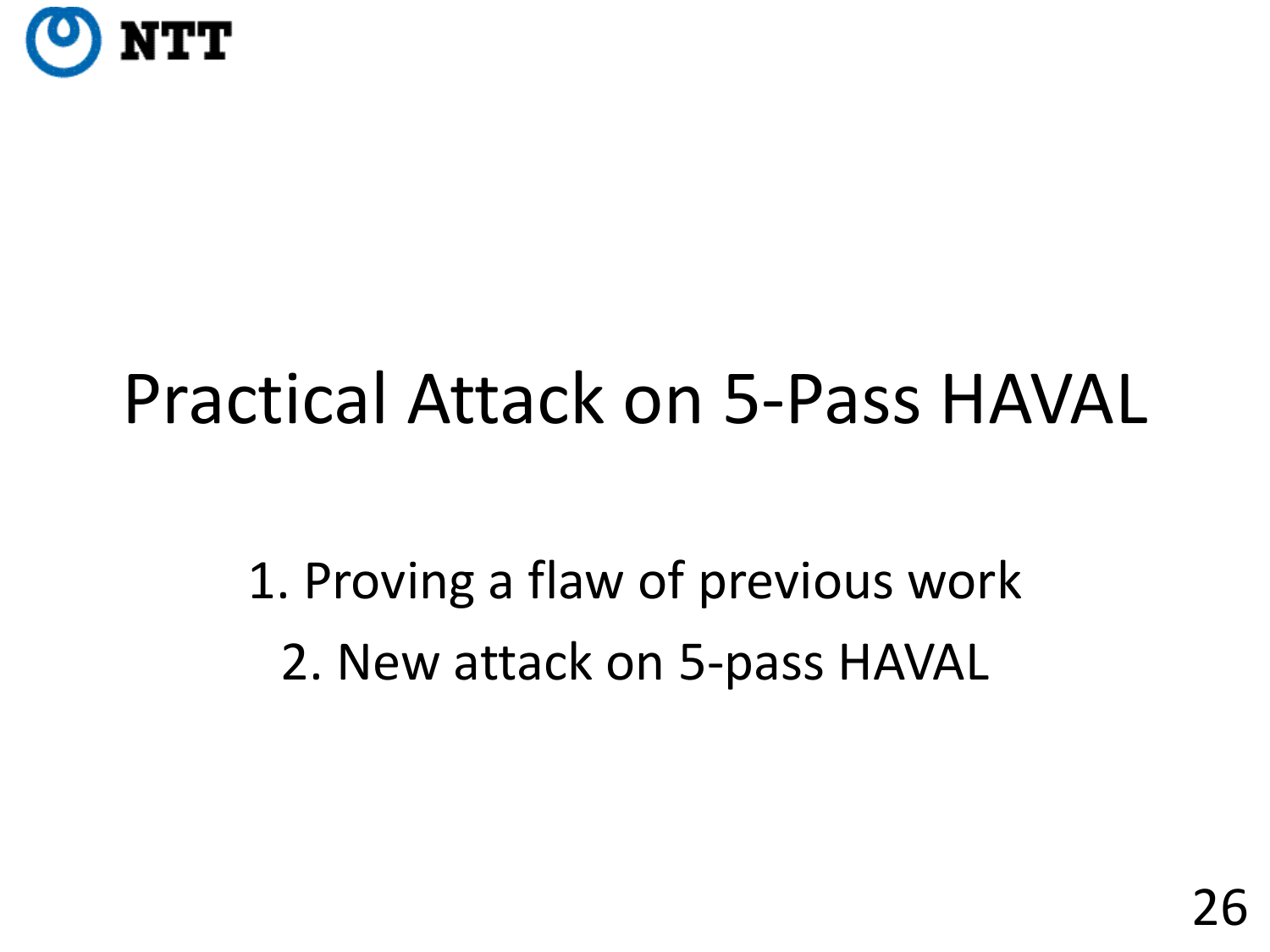

## AM for 5-Pass HAVAL

#### • First observed by [KBP+05]



∆\* 3R *<sup>m</sup><sup>b</sup> <sup>m</sup><sup>a</sup>* message modification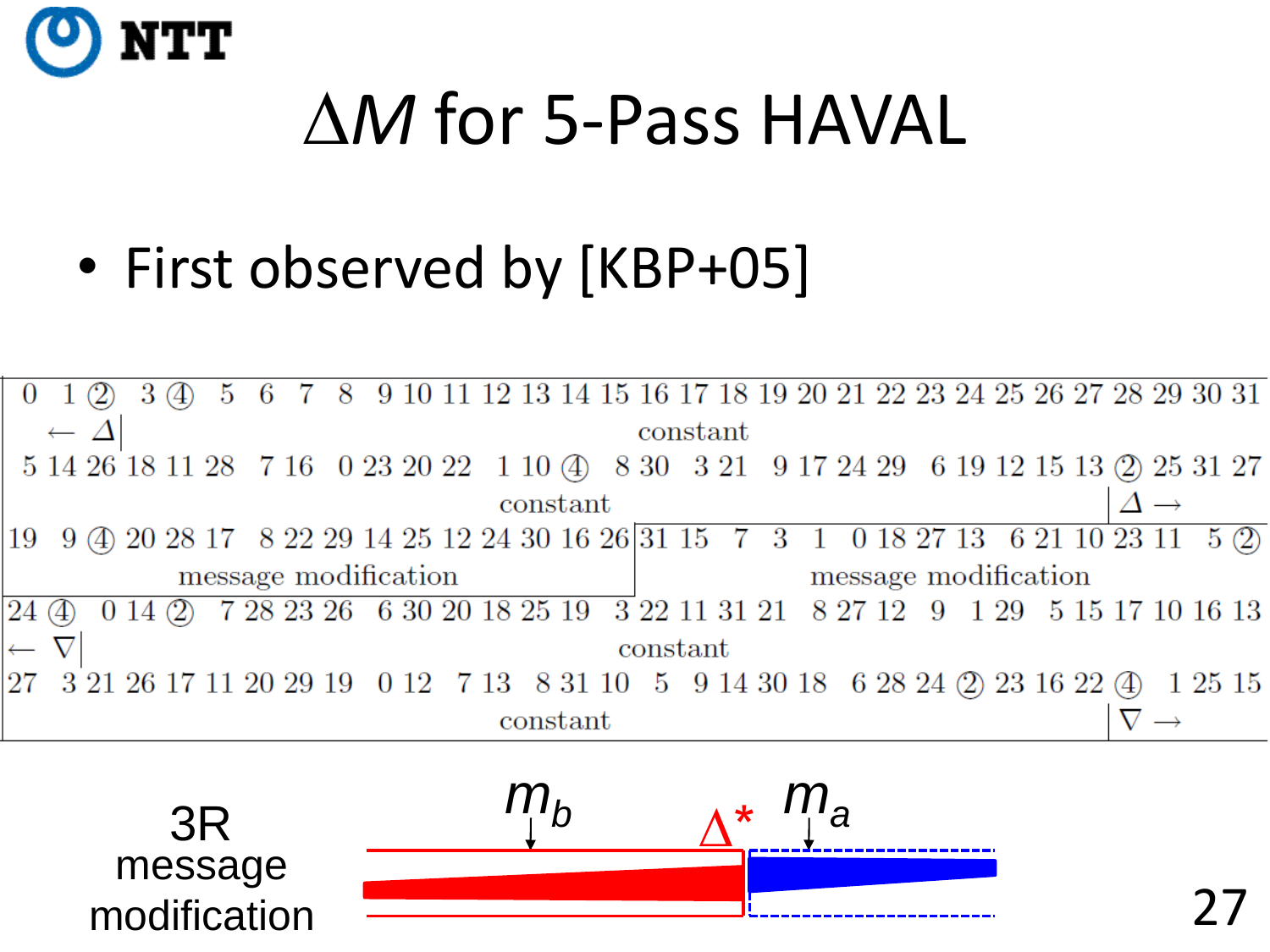

# Flaw of Previous Work

• Previous work assumed that 1-bit local collision can be constructed in the 3<sup>rd</sup> round.



#### Conditions for the path

$$
Q_{69} = 0
$$
  
\n
$$
Q_{67}Q_{68} \oplus Q_{71} = 0 \leftarrow
$$
  
\n
$$
Q_{68} = 0 \leftarrow
$$
  
\n
$$
Q_{72}Q_{69} \oplus Q_{67} = 0
$$
  
\n
$$
Q_{73} \oplus Q_{71} \oplus Q_{72}Q_{69} = 0
$$
  
\n
$$
Q_{71} = 1 \leftarrow
$$
  
\n
$$
Q_{73} = 0
$$
  
\n**Contradiction**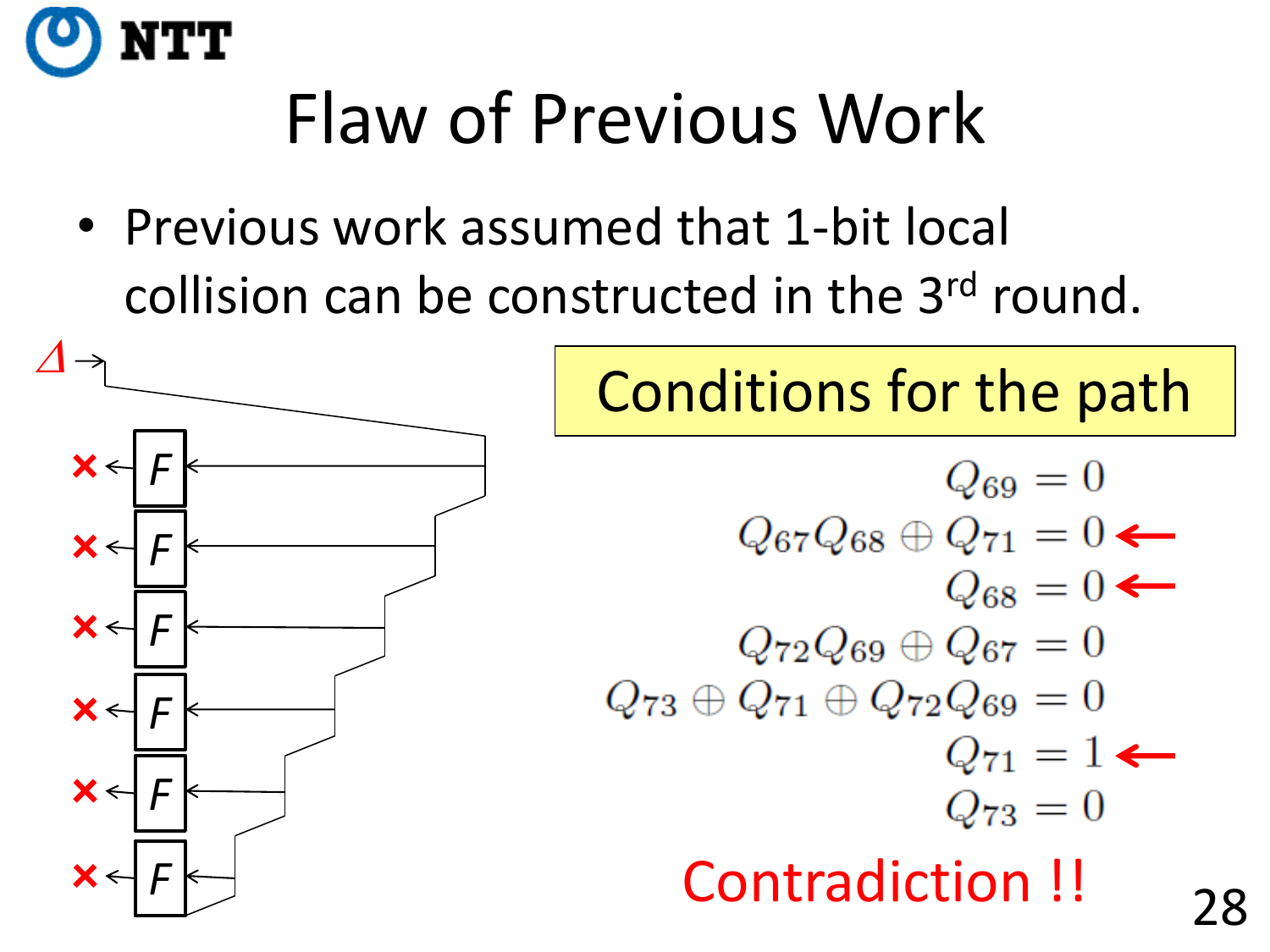# New Differential Path Construction

• Automated search for the differential propagation

TT

– Minimizing the total Hamming weight of chaining variables.

• By hand analysis for sufficient conditions and contradiction of two paths.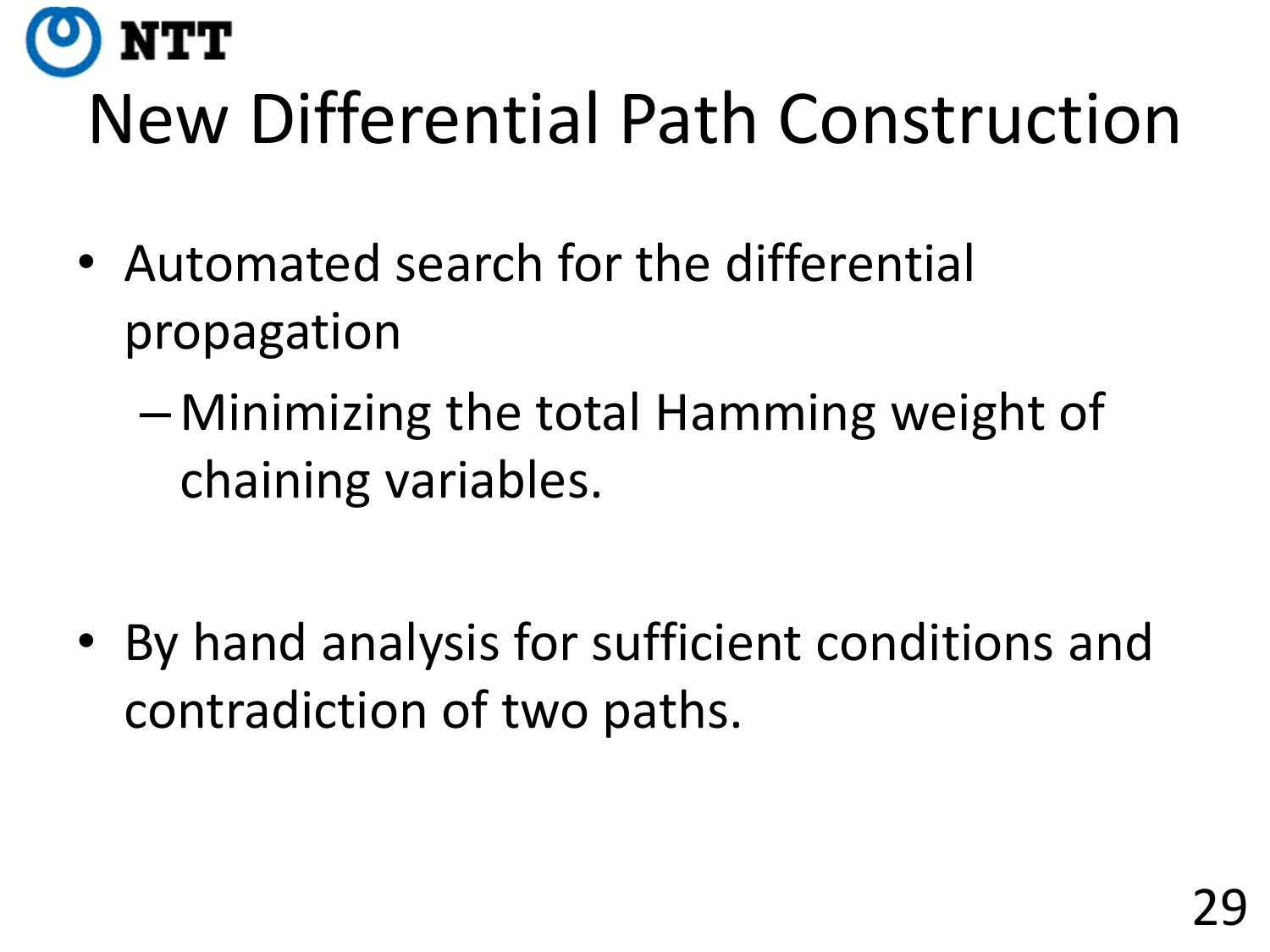

# Message Modification

• Find a message quartet satisfying all conditions for the 3rd round.

*fixed by the message modification*

 $4\ 20\ 28\ 17\quad 8\ 22\ 29\ 14\ 25\ 12\ 24\ 30\ 16\ 26\ 31\ 15\quad 7\quad 3\quad 1\quad 0\ 18\ 27\ 13\quad 6\ 21\ 10\ 23\boxed{11}$ 

- Still have message freedom in 4 words.
- Once you satisfy the 3<sup>rd</sup> round, you can iterate the remaining search  $2^{32*4}=2^{128}$  times.
- Complexity for MM is free!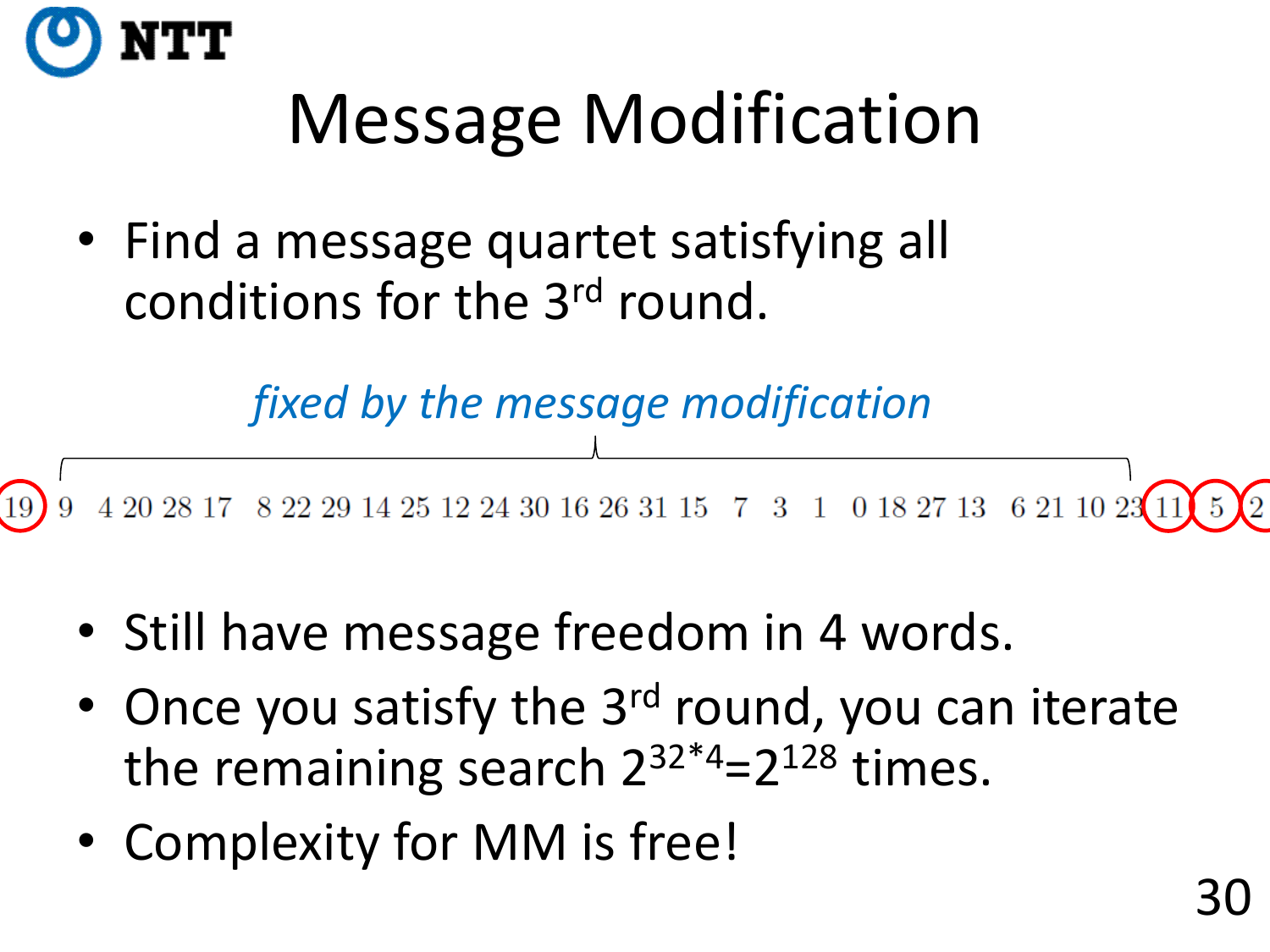## TT Experiments for Amplified Probability

• Carry out the random test to satisfy the differential path for the beginning and end.

|       |           | Direction Number of trials Number of obtained 4-sums Amplified probability |                 |
|-------|-----------|----------------------------------------------------------------------------|-----------------|
| Back  | 1,000,000 | 53,065                                                                     | $2^{-4.24}$     |
| For   | 1,000,000 | 37,623                                                                     | $2^{\sim}$ 4.73 |
| Total | 1,000,000 | 1,975                                                                      | $2^{-8.98}$     |

- For the backward path, the best differential path has the success probability of 2<sup>-6</sup>.
- 2<sup>1.76</sup> improvement by the amplified probability.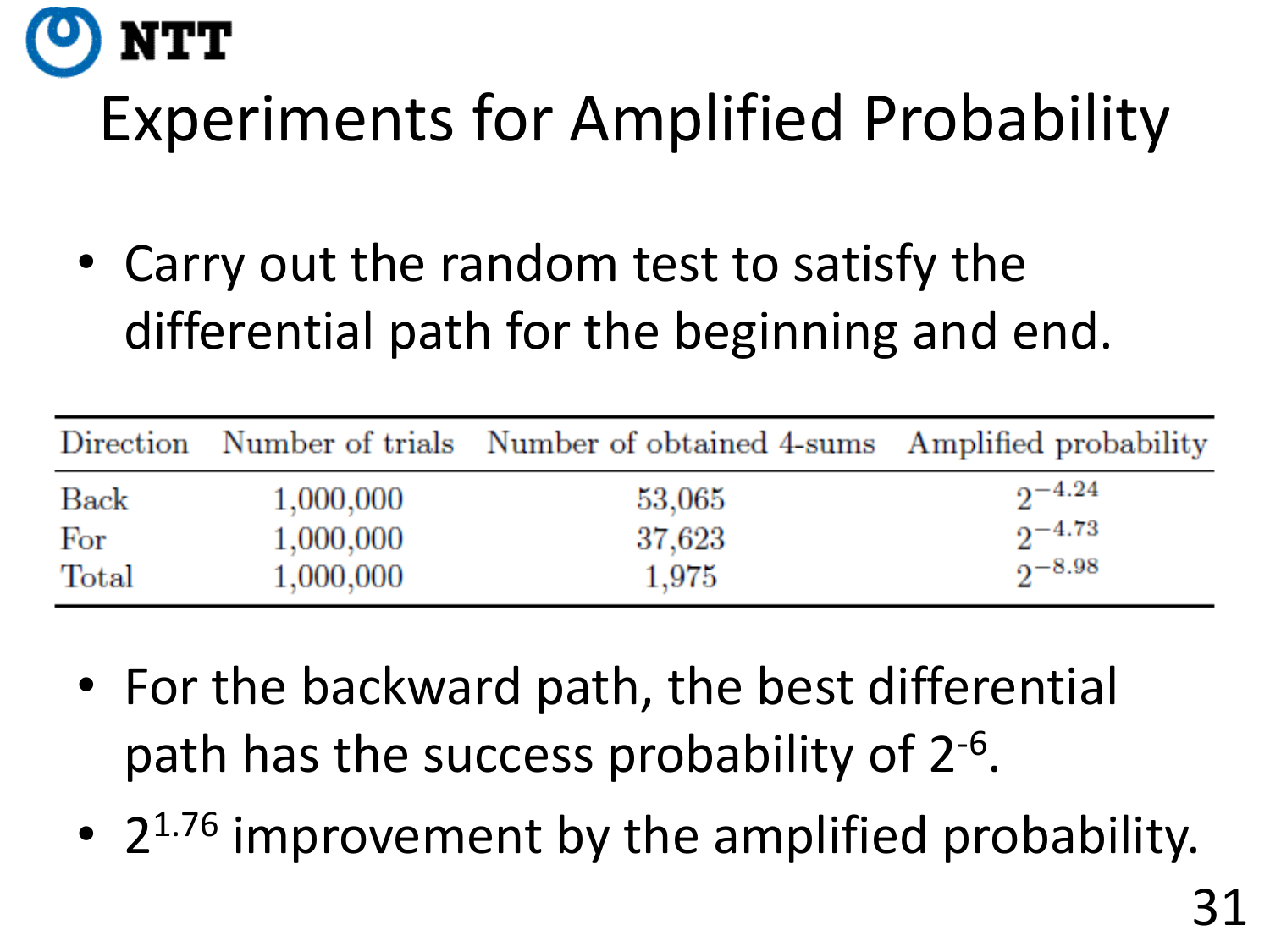#### NTT 4-Sum Example of 5-Pass HAVAL

| $H_i^1$     |  |  | 0x6ad6913b 0x52831497 0x42e2afea 0x042171e8 0x05c66540 0xf6308a5d 0x69b242bb 0xfeadf2df |  |
|-------------|--|--|-----------------------------------------------------------------------------------------|--|
| $M_i^1$     |  |  | 0x55f408ea 0xade29473 0x5cd48f01 0x862fac29 0xb59b9103 0xdfe1dff3 0x44aaff68 0xa5716cc8 |  |
|             |  |  | 0xd9b3c72a 0x9d9907bb 0x263e9a6f 0x0d81dbdd 0x1a1d1f69 0x35a88db0 0xb50f50b3 0xcb85d403 |  |
|             |  |  | 0xe2898bd5 0x3dc4e64c 0x48a696ae 0x1568e06b 0x286a00c5 0x236529bd 0x8bb673fd 0x481411ed |  |
|             |  |  | 0xb2117cb1 0xe6911e8d 0x5816e997 0x1a8fc1d3 0xc5dda128 0x43e5f428 0xcf1e861f 0xf5258b98 |  |
| $H_{i+1}^1$ |  |  | 0x50b484bf 0x9d28c720 0xc2a5ab4d 0x5aec2d4b 0x63659cae 0x0023f316 0xa02276be 0xeab5fb84 |  |
| $H_i^2$     |  |  | 0x6ad6913b 0x52831497 0x42e2afea 0x042171e8 0x05c66540 0xf6308e5d 0x69b242bb 0xfeae32df |  |
| $M_i^2$     |  |  | 0x55f408ea 0xade29473 0xdcd48f01 0x862fac29 0xb59b9103 0xdfe1dff3 0x44aaff68 0xa5716cc8 |  |
|             |  |  | 0xd9b3c72a 0x9d9907bb 0x263e9a6f 0x0d81dbdd 0x1a1d1f69 0x35a88db0 0xb50f50b3 0xcb85d403 |  |
|             |  |  | 0xe2898bd5 0x3dc4e64c 0x48a696ae 0x1568e06b 0x286a00c5 0x236529bd 0x8bb673fd 0x481411ed |  |
|             |  |  | 0xb2117cb1 0xe6911e8d 0x5816e997 0x1a8fc1d3 0xc5dda128 0x43e5f428 0xcf1e861f 0xf5258b98 |  |
| $H_{i+1}^2$ |  |  | 0xfa15769c 0x6ed1b19a 0x405b263b 0x57cd6359 0xd8688750 0xcdc3c9d3 0xa3dc7fd8 0x2e59f283 |  |
| $H_i^3$     |  |  | 0xb70b5251 0x851d041a 0x7a5f5fad 0x98626bb1 0x9d739cbc 0x67bc3181 0xe48e4cac 0xeeb57f26 |  |
| $M_i^3$     |  |  | 0x55f408ea 0xade29473 0x5cd48f01 0x862fac29 0x359b9103 0xdfe1dff3 0x44aaff68 0xa5716cc8 |  |
|             |  |  | 0xd9b3c72a 0x9d9907bb 0x263e9a6f 0x0d81dbdd 0x1a1d1f69 0x35a88db0 0xb50f50b3 0xcb85d403 |  |
|             |  |  | 0xe2898bd5 0x3dc4e64c 0x48a696ae 0x1568e06b 0x286a00c5 0x236529bd 0x8bb673fd 0x481411ed |  |
|             |  |  | 0xb2117cb1 0xe6911e8d 0x5816e997 0x1a8fc1d3 0xc5dda128 0x43e5f428 0xcf1e861f 0xf5258b98 |  |
| $H_{i+1}^3$ |  |  | 0x9ce945d5 0xcfc2b6a3 0xfa225b10 0xef2d2714 0x7b12d42a 0x71af9a3a 0x1afe80af 0xdbbd87cb |  |
| $H_i^4$     |  |  | 0xb70b5251 0x851d041a 0x7a5f5fad 0x98626bb1 0x9d739cbc 0x67bc3581 0xe48e4cac 0xeeb5bf26 |  |
| $M_i^4$     |  |  | 0x55f408ea 0xade29473 0xdcd48f01 0x862fac29 0x359b9103 0xdfe1dff3 0x44aaff68 0xa5716cc8 |  |
|             |  |  | 0xd9b3c72a 0x9d9907bb 0x263e9a6f 0x0d81dbdd 0x1a1d1f69 0x35a88db0 0xb50f50b3 0xcb85d403 |  |
|             |  |  | 0xe2898bd5 0x3dc4e64c 0x48a696ae 0x1568e06b 0x286a00c5 0x236529bd 0x8bb673fd 0x481411ed |  |
|             |  |  | 0xb2117cb1 0xe6911e8d 0x5816e997 0x1a8fc1d3 0xc5dda128 0x43e5f428 0xcf1e861f 0xf5258b98 |  |
| $H_{i+1}^4$ |  |  | 0x464a37b2 0xa16ba11d 0x77d7d5fe 0xec0e5d22 0xf015becc 0x3f4f70f7 0x1eb889c9 0x1f617eca |  |
| $4$ -sum    |  |  |                                                                                         |  |
|             |  |  |                                                                                         |  |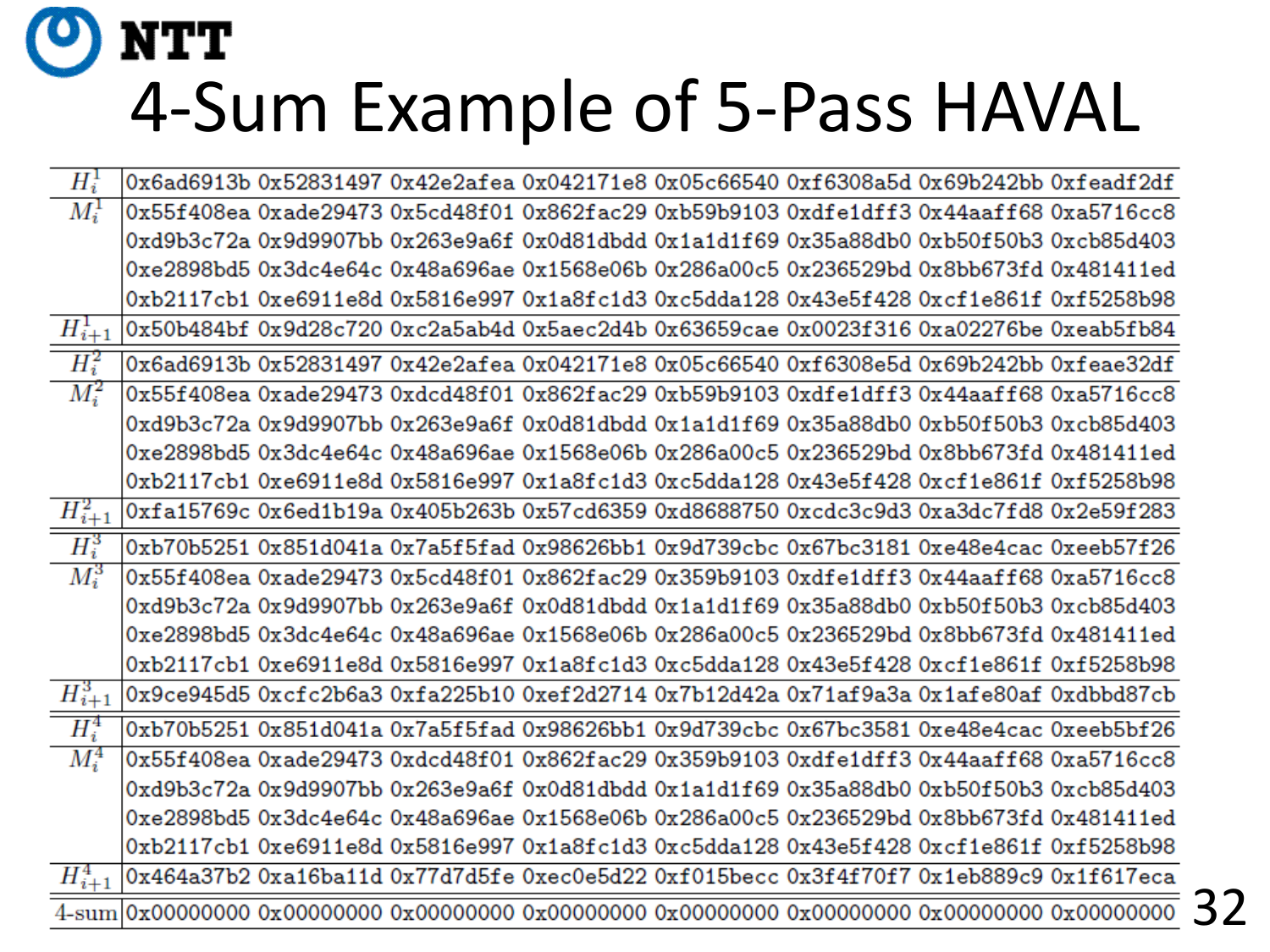

## Conclusion

- Applied the boomerang 4-sum for the MD4-based compression function.
- Point out the flaw of previous boomerang attack on 5-pass HAVAL.
- First results on full 5-pass HAVAL with a practical complexity.

|                |                | Target: MD5 3-HAVAL 4-HAVAL 5-HAVAL |          |
|----------------|----------------|-------------------------------------|----------|
| Comp: $2^{10}$ | 2 <sup>4</sup> | $2^{11}$                            | $2^{11}$ |